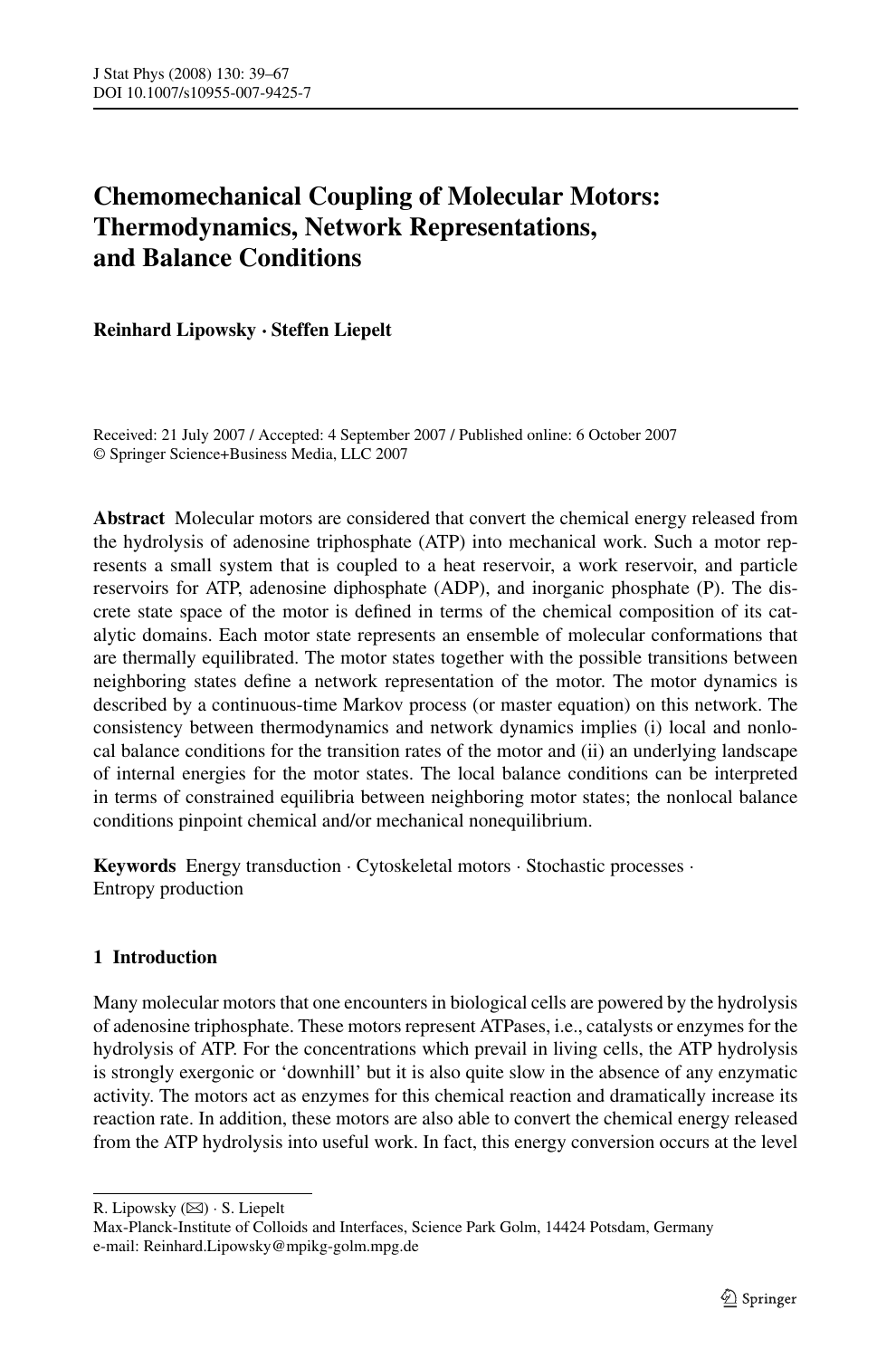

**Fig. 1** Stepping motors that walk along cytoskeletal filaments, which are polar and have two different ends, a plus and a minus end: (**a**) Kinesin and dynein motor that move to the plus and minus end, respectively, of a microtubule; and (**b**) Myosin V and myosin VI that move to the plus (or barbed) and minus (or pointed) end, respectively, of an actin filament. The diameter of the microtubule and the actin filament are 25 nm and 8 nm, respectively. For simplicity, the cargo binding domains of the motors have been omitted. All four types of molecular motors are dimers consisting of two identical protein chains and use ATP hydrolysis in order to move in a directed manner. Kinesin and the two myosin motors walk in a 'hand-over-hand' fashion

of *single* hydrolysis events which implies that one should use a theoretical description that incorporates the discrete nature of these events.

In this article, we will consider molecular motors that are powered by ATP hydrolysis and have a certain fixed number of catalytic motor domains. Prominent examples are cytoskeletal motors such as kinesin, see Fig.  $1(a)$ , that are essential for intracellular transport, cell division, and cell locomotion [[1](#page-27-0), [2](#page-27-0)]. Three superfamilies of cytoskeletal motors have been identified: kinesins, dyneins and myosins [[2](#page-27-0), [3](#page-27-0)]. Kinesins and dyneins bind to microtubuli as shown in Fig.  $1(a)$  whereas myosins bind to actin filaments as in Fig.  $1(b)$ .

Kinesin has two identical motor heads, each of which has a single catalytic domain for ATP hydrolysis. The same overall structure applies to processive myosins. Dyneins, on the other hand, have a more complex structure: they also have two motor heads as indicated in Fig. 1(a) but each head contains four ATP binding domains. One of these ATP binding domains appears to be the primary site for ATP hydrolysis, even though there is some evidence that the three other binding domains may also have some catalytic activity [[4\]](#page-27-0).

Kinesin and the other stepping motors transduce the chemical energy released from ATP hydrolysis into mechanical steps or displacements along the filament. Kinesin walks in a 'hand-over-hand' fashion, i.e., by alternating steps in which one head moves forward while the other one remains bound to the filament  $[5, 6]$  $[5, 6]$  $[5, 6]$  $[5, 6]$  $[5, 6]$ . Each step corresponds to a motor displacement of 8 nm corresponding to the lattice constant of the microtubule. It has also been found that these mechanical steps of kinesin are fast and completed within 15 microseconds [\[7\]](#page-27-0). This implies that there are no mechanical substeps on the time scales of the chemical transitions which take several milliseconds.

Kinesin exhibits tight coupling, i.e., it hydrolyzes one ATP molecule per mechanical step [\[8](#page-27-0)]. After ATP has been hydrolyzed by one of the catalytic motor domains, the inorganic phosphate is released rather fast, and both transitions together take of the order of 10 milliseconds to be completed [[9](#page-27-0)]. ADP is subsequently released from the catalytic domain, and this release process is also completed during about 10 milliseconds [\[10\]](#page-27-0). When the catalytic domain of the motor head is occupied by ADP, this head is only loosely bound to the microtubule  $[11, 12]$  $[11, 12]$  $[11, 12]$  $[11, 12]$  $[11, 12]$  and most likely to unbind from it. Various motor properties such as motor velocity [\[7,](#page-27-0) [13](#page-27-0)], bound state diffusion coefficient (or randomness parameter) [[13](#page-27-0)], ratio of forward to backward steps [[7\]](#page-27-0), and run length [[14](#page-27-0)] were measured as a function of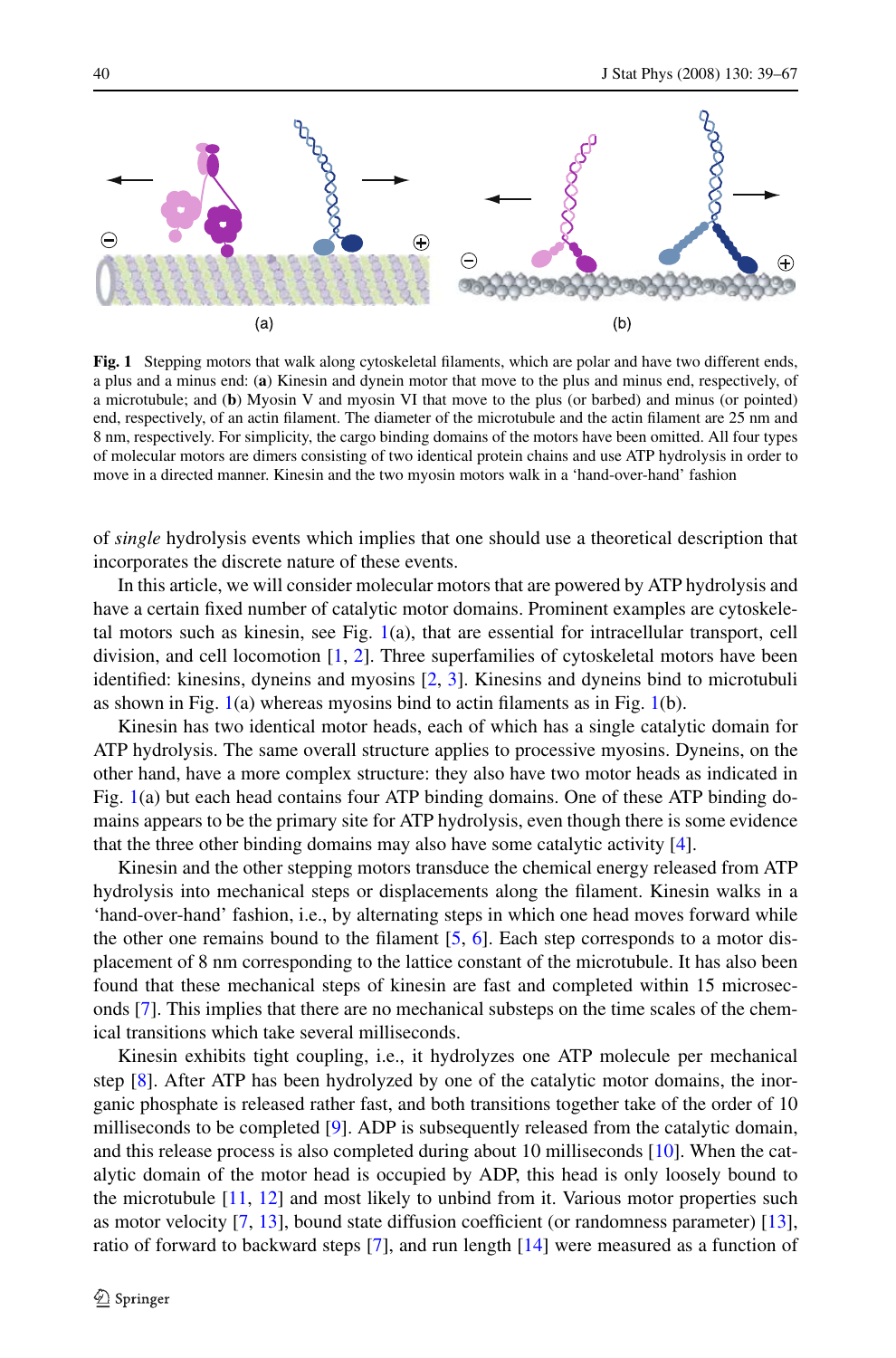ATP concentration and load force. Furthermore, the motor velocity was also determined as a function of P and ADP concentration [[15](#page-27-0)].

We have recently developed a network theory for kinesin [[16–18](#page-27-0)] that describes all of these experimental observations in a quantitative manner. The present article extends this previous work and has two related objectives: (i) To clarify the basic assumptions and the logical coherence of our theory; and (ii) To compare and contrast our approach with other theoretical studies.

Our theory has three basic ingredients: thermodynamics, network representations, and balance conditions. As far as thermodynamics is concerned, we explicitly consider all four thermodynamic control parameters, which govern a molecular motor at fixed temperature: the three chemical potentials of ATP, ADP, and P as well as the load force acting on the motor parallel to the filament. In this way, we avoid the limitations of previous studies [\[19–](#page-27-0)[32](#page-28-0)] that explored only a certain subspace of this 4-dimensional space of thermodynamic control parameters.

In general, the external force as applied in single molecule experiments is a 3-dimensional vector with one component parallel to the filament, which defines the load force, and additional components, which act perpendicular to this filament. Since the motor does not perform mechanical work against the perpendicular force components, the latter components do *not* represent thermodynamic control parameters, even though they can affect the motor dynamics.

The second basic ingredient of our theory are network representations for molecular motors with *M* catalytic ATPase domains. These representations correspond to discrete state spaces in which the motor states are distinguished by the chemical composition of the catalytic domains. For  $M = 1$ , the state space has three motor states and corresponds to a reduced version of the ATPase model as previously considered by T.L. Hill [[19](#page-27-0)] in the absence of mechanical work. For a motor with *M* domains, the state space consists of 3*<sup>M</sup>* motor states. Starting from a certain state *i*, the motor can reach a number of neighboring states *j* via chemical or mechanical transitions  $|ij\rangle$ . The number of chemical transitions follows directly from the construction of the state space: each motor state is connected to 2*M* neighboring states via chemical transitions that correspond to the binding or unbinding of one of the chemical species. Kinesin has  $M = 2$  catalytic domains and its basic network representation consists of 9 states and 36 chemical transitions. The number of mechanical transitions depends on the motor species. As mentioned, recent experiments on kinesin provide strong evidence [[7\]](#page-27-0) that this motor is governed by a single forward and backward step along the filament without any substeps.

For a single catalytic motor domain  $(M = 1)$ , the network consists of a single dissipative cycle that transforms chemical energy into heat. This provides one example for a *slip* cycle that does *not* couple ATP hydrolysis to mechanical work. For  $M \geq 2$ , the networks contain many cycles including *chemomechanical* ones that convert chemical energy into work. As shown in [[17](#page-27-0)], three different chemomechanical cycles have to be taken into account in order to understand the single molecule data on kinesin. In this way, our network theory differs from previous theories as described in [[21–23,](#page-27-0) [26,](#page-27-0) [30](#page-27-0)–[32](#page-28-0)] which were all based on a single chemomechanical motor cycle.

The third basic ingredient of our theory are balance conditions for the transitions between motor states which follow from the conservation of energy during these transitions. As in classical transition-state theory [\[33,](#page-28-0) [34](#page-28-0)] and in Kramers theory [[35](#page-28-0)] for chemical kinetics [\[36](#page-28-0), [37](#page-28-0)], we assume that each state of the motor molecule is internally equilibrated at a certain, fixed temperature. The same assumption was used in previous studies of energy transduction by molecular motors, see, e.g., [[21](#page-27-0), [38](#page-28-0), [39\]](#page-28-0). However, in contrast to these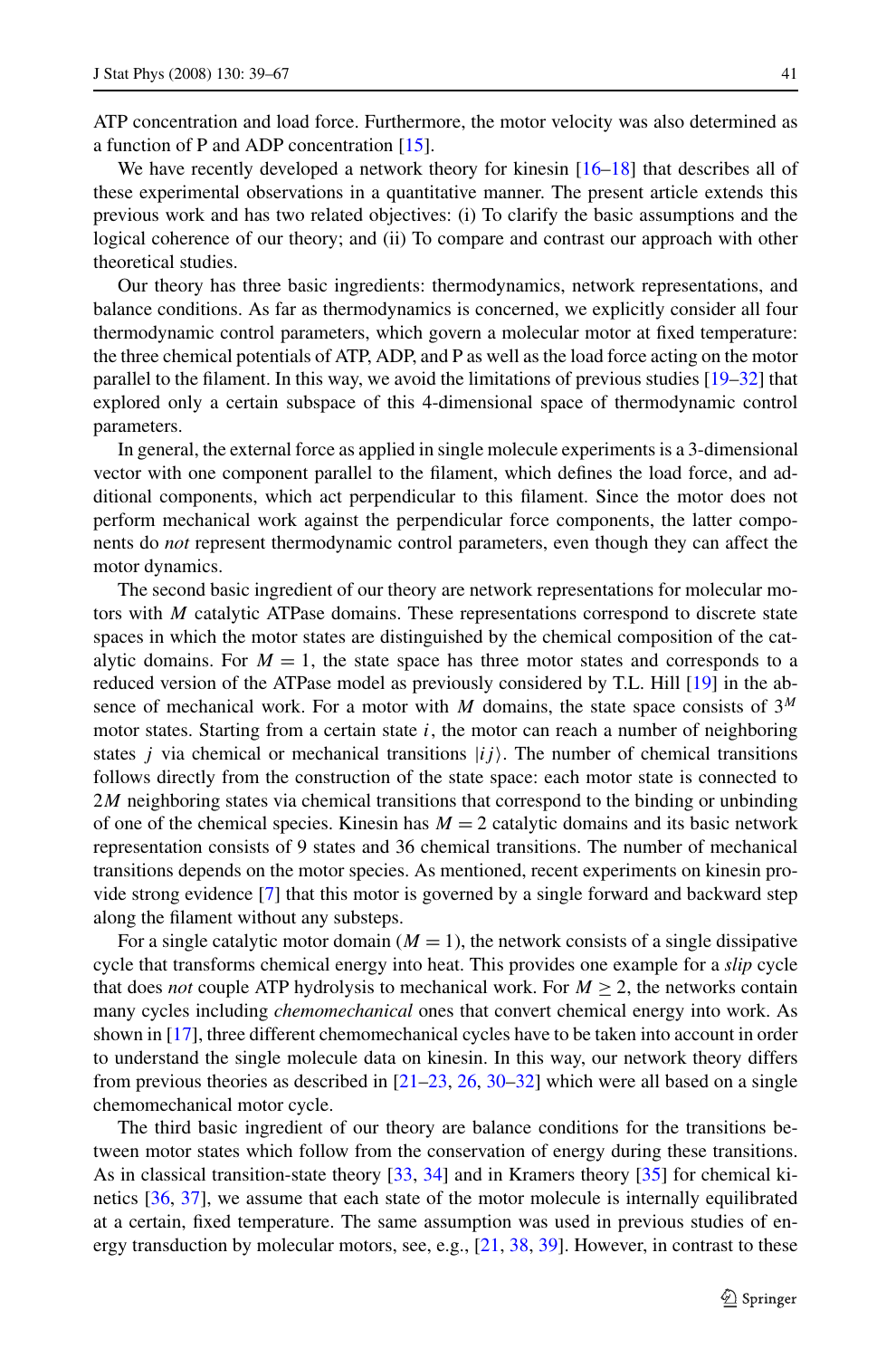<span id="page-3-0"></span>previous studies, we then focus on the internal energies of these states rather than on their free energies. Indeed, in our approach, the internal energy,  $U_i$ , is the most natural choice for the thermodynamic potential of the motor state  $i$  since its change is directly related to the first law of thermodynamics. Furthermore, within our theory, we can determine the internal energies of the motor states in terms of experimentally accessible quantities.

In order to proceed any further, we need to consider a specific model for the motor dynamics. The presumably simplest dynamics is provided by a continuous-time Markov process (or master equation) which depends on the rates  $\omega_{ij}$  for the transitions  $|ij\rangle$ . For these Markov processes, one can calculate the entropies produced by the motor and, in this way, express the heat released by it in terms of the transition rates  $\omega_{ij}$ . As a result, we obtain local and nonlocal energy balance relations which we reinterpret as balance *conditions* for the transition rates  $\omega_{ii}$ .

The nonlocal conditions, which we first derived in [\[16\]](#page-27-0), relate the transition rate ratios  $\omega_{ij}/\omega_{ji}$  for all transitions  $|ij\rangle$  of a directed cycle (or dicycle) to the chemical energy change  $\Delta \mu$  per ATP hydrolysis and to the load force *F*. The local conditions, which are consistent with the proposal of U. Seifert et al.  $[40, 41]$  $[40, 41]$  $[40, 41]$  $[40, 41]$  $[40, 41]$  about the entropy produced during a single transition, determine the dependence of the transition rates on the concentrations of ATP, ADP and P and strongly constrain the force dependence of these rates.

Our article is organized as follows. We start in Sect. 2 with the thermodynamics of the motor and the different reservoirs to which it is coupled. We then introduce our network representations in Sect. [3](#page-5-0) where we start with the unicycle model of a single catalytic motor domain, describe the multi-cycle models for two-headed motors with two catalytic domains, and distinguish chemomechanical cycles from dissipative, mechanical, and thermal slip cycles. The elementary form of the energy balance relations is discussed in Sect. [4](#page-8-0). The dynamics of the motor is then specified in Sect. [5](#page-11-0) and the produced entropies are calculated in Sect. [6](#page-12-0). If these entropies are identified with the heat released by the motor, the general energy balance relations of Sect. [4](#page-8-0) lead to local and nonlocal balance conditions for the transition rates  $\omega_{ij}$ , see Sect. [7](#page-15-0). Finally, we calculate the landscape of internal energies in Sect. [8](#page-17-0) and reinterpret the local and nonlocal balance conditions in Sect. [9](#page-19-0).

#### **2 Thermodynamics of Motor Plus Reservoirs**

The molecular motor is taken to be embedded in a large amount of water and will be treated as a small system that is coupled to several reservoirs: (i) A heat reservoir at temperature *T* ; (ii) A work reservoir characterized by the load force  $F$ ; and (iii) Particle reservoirs for the chemical species  $X = ATP$ , ADP, and inorganic phosphate P. These different types of reservoirs are displayed in Fig. [2.](#page-4-0)

We will always assume that the motor is in thermal equilibrium with its environment, i.e., the motor is always characterized by the same temperature  $T$  as the surrounding solution. Indeed, its internal vibrational modes are equilibrated by frequent, nonreactive collisions with a huge number of water molecules. Furthermore, the single motor is unlikely to perturb the Maxwell-Boltzmann velocity distribution of the water molecules in any substantial way. The same assumption of internal or local thermal equilibration underlies both classical transition-rate theory [[33](#page-28-0), [34\]](#page-28-0) and Kramers theory [[35](#page-28-0)] for chemical kinetics, as reviewed, e.g., in  $[36, 37]$  $[36, 37]$  $[36, 37]$ .

Interaction of the molecular motor with the work reservoir is governed by the load force *F*. This force acts parallel to the filament and is taken to have a constant value independent of the spatial position of the motor. We use the convention that *F* is positive if it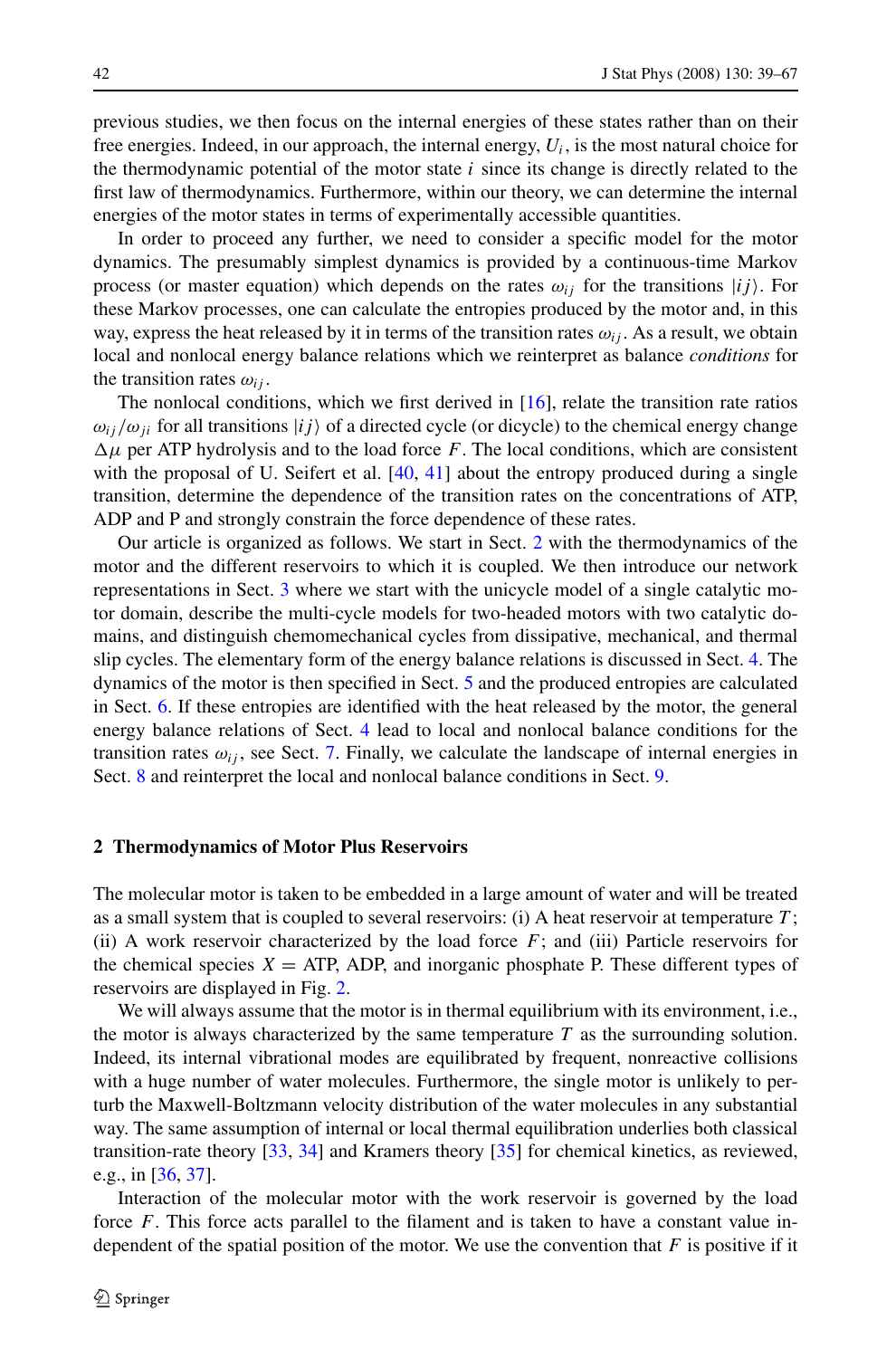<span id="page-4-0"></span>

**Fig. 2** Thermodynamic view of a molecular motor that is coupled to several reservoirs: A heat reservoir at temperature *T* ; particle exchange reservoirs for ATP, ADP, and P with chemical potentials *μ(*ATP*)*, *μ(*ADP*)*, and  $\mu(P)$ ; and a work reservoir governed by load force *F*. The motor is always taken to be in thermal equilibrium at temperature *T* but can be in chemical equilibrium or nonequilibrium depending on the size of the three chemical potentials. Mechanical equilibrium corresponds to  $F = 0$ 

acts against the prefered movement of the motor. If the motor moves by the distance  $\ell$  in its prefered direction along the filament, it performs the mechanical work

$$
W_{\text{me}} = \ell F > 0 \quad \text{for } F > 0. \tag{2.1}
$$

Mechanical equilibrium between motor and work reservoir corresponds to  $F = 0$ . As mentioned in the introduction, the externally applied force is a 3-dimensional vector, which may have additional components that act perpendicular to the filament. It is convenient to choose Cartesian coordinates,  $(x, y, z)$ , in such a way that the *x*-axis is parallel to the filament. The external force  $\vec{F}_{\text{ex}}$  then has the general form

$$
\vec{F}_{\text{ex}} = (F, \mathbf{F}_{\perp}) \quad \text{with } \mathbf{F}_{\perp} \equiv (F_{\perp y}, F_{\perp z}), \tag{2.2}
$$

i.e., its *x*-component is equal to the load force  $F$ , and its  $y$ - and *z*-components define the 2-dimensional perpendicular force **F**⊥. The perpendicular force components do not represent thermodynamic control parameters, however, since the running motor bound to the filament does not perform mechanical work against  $\mathbf{F}_{\perp}$ . The possible influence of  $\mathbf{F}_{\perp}$  on the motor dynamics will be considered in Sect. [7](#page-15-0) below.

The exchange equilibria between the motor and the reservoirs for the chemical species  $X = ATP$ , ADP, and P are governed by the corresponding chemical potentials,  $\mu(X)$ . The activity of *X* will be denoted by [*X*] and is equal to the molar concentration in the limit of dilute solutions. In the following, we will use the term 'concentration' to be a synonym for 'activity'. For each activity  $[X]$ , we choose the activity scale  $[X]^*$  in such a way that the chemical potential  $\mu(X)$  has the simple form

$$
\mu(X) = k_B T \ln([X]/[X]^*). \tag{2.3}
$$

The activity scale  $[X]^*$  can be determined theoretically using the grand-canonical ensemble. One then has to consider a large volume *V* of aqueous solution and calculate the partition functions  $Z_0$  and  $Z_1$  which correspond to the volume *V* containing either no or a single molecule of species  $X$ , respectively. The activity scale  $[X]^*$  is then given by  $[X]^* = Z_1/Z_0 V N_{Av}$  with the Avogadro number  $N_{Av}$ .

When the motor hydrolyzes a single ATP molecule, it binds one such molecule and releases one inorganic phosphate P and one ADP molecule. According to the Gibbs fundamental form of thermodynamics, the corresponding change in internal energy of the motor is given by

$$
\Delta \mu = \mu(\text{ATP}) - \mu(\text{P}) - \mu(\text{ADP}) \tag{2.4}
$$

 $\mathcal{D}$  Springer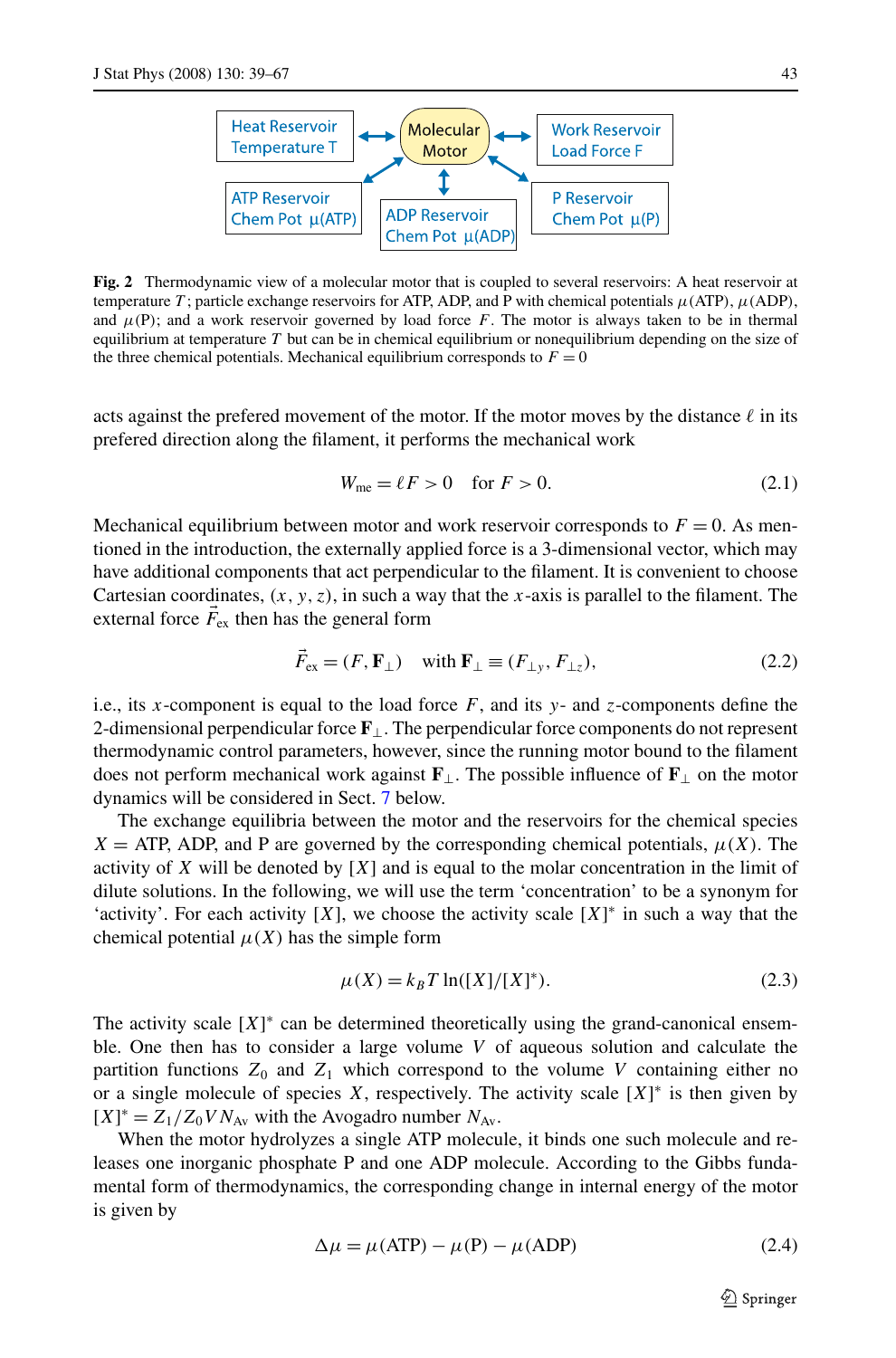<span id="page-5-0"></span>which also represents the chemical energy input from the aqueous solution to the motor molecule. Using the expression [\(2.3\)](#page-4-0) for the three chemical potentials, we then obtain

$$
\Delta \mu = \ln \left( \frac{\text{[ATP]}}{\text{[ADP]} \text{[P]}} K^{\text{eq}} \right) \quad \text{with } K^{\text{eq}} \equiv \frac{\text{[ADP]}^* \text{[P]}^*}{\text{[ATP]}^*} \tag{2.5}
$$

which defines the equilibrium (dissociation) constant  $K^{eq}$ . Chemical equilibrium between ATP hydrolysis and ATP synthesis corresponds to  $\Delta \mu = 0$  which implies

$$
K^{\text{eq}} = \frac{[\text{ADP}][\text{P}]}{[\text{ATP}]} \Big|^{\text{eq}}.
$$
 (2.6)

For dilute solutions, the activities of the three chemical species are equal to their molar concentrations and can be directly measured (after the system has relaxed into chemical equilibrium). For ATP hydrolysis, the precise value of the equilibrium constant  $K^{eq}$  depends on the ionic conditions but a typical value is given by  $K^{eq} = 4.9 \times 10^{11} \mu M$  [\[15,](#page-27-0) [42](#page-28-0)]. Thus, in thermal equilibrium at temperature *T* , a single molecular motor is governed by the 4-dimensional space of thermodynamic parameters, which can be defined in terms of the three activities or concentrations [*X*] with  $X = ATP$ , ADP, and P as well as the load force *F* or, equivalently, in terms of the three chemical potentials  $\mu(X)$  and  $F$ .

Previous theoretical studies have explored certain subspaces of this 4-dimensional space of thermodynamic parameters. In his study of a generic ATPase, T.L. Hill [\[19\]](#page-27-0) took all three concentrations into account but did not consider a load force. Hill emphasized that the chemical energy change  $\Delta \mu$  per ATP hydrolysis as given by ([2.4](#page-4-0)) acts as a 'thermodynamic force' that moves the system out of equilibrium. Several authors have subsequently focused on the 2-dimensional subspace as defined by this chemical energy change  $\Delta \mu$  and the load force *F* [\[21,](#page-27-0) [22,](#page-27-0) [27,](#page-27-0) [31](#page-28-0), [32](#page-28-0)]. A different 2-dimensional su bspace has been pursued in [\[20,](#page-27-0) [24,](#page-27-0) [25](#page-27-0), [28](#page-27-0), [29\]](#page-27-0) in which the motor behavior was studied as a function of ATP concentration and load force. Furthermore, the theoretical studies in [[23](#page-27-0), [26,](#page-27-0) [30\]](#page-27-0) focussed on the load force *F* and did not include the chemical coordinates involved in ATP hydrolysis. In contrast to these previous studies, our theory as introduced in [[16](#page-27-0), [17](#page-27-0)] and elucidated here explores the complete 4-dimensional space of thermodynamic control parameters.

#### **3 Network Representations**

For a given position at the filament, the molecular motor can attain many molecular conformations which differ in the chemical composition of their catalytic domains and in thermally excited vibrational modes. Since we want to describe the hydrolysis of single ATP molecules, we will use a *discrete* state space and focus on the different chemical compositions of the catalytic domains. From a mathematical point of view, the chemical composition of the catalytic domains provides an equivalence relation which divides the molecular configurations of the motor into equivalence classes.

3.1 State Space for Single Catalytic Motor Domain

We start with a single catalytic domain as shown in Fig. [3](#page-6-0). Such a catalytic domain can be occupied by a single ATP molecule, by the combination ADP/P, by a single ADP molecule, or can be empty. In this way, each catalytic domain can attain 4 different states, as shown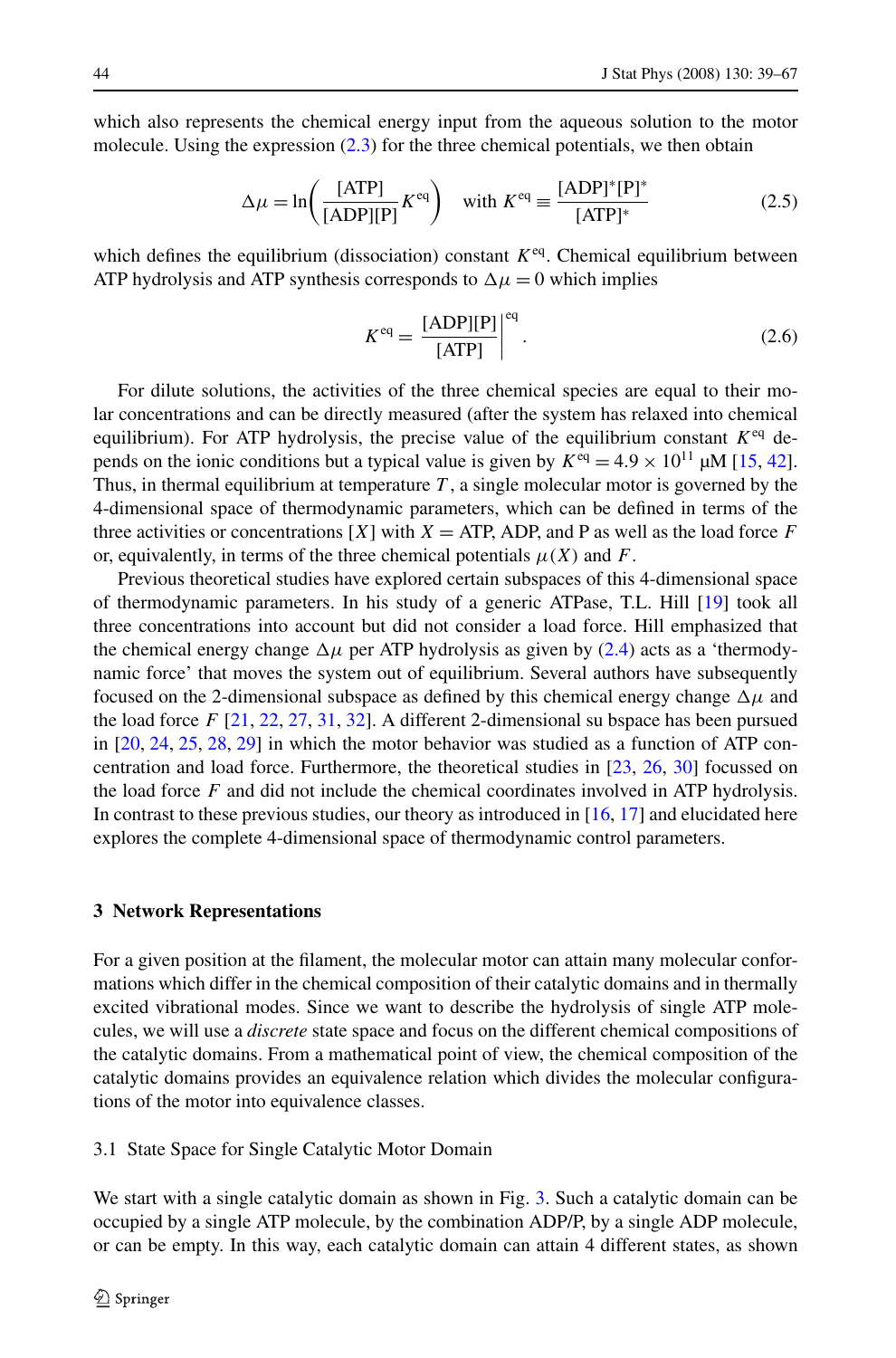<span id="page-6-0"></span>

**Fig. 3** Network representations for a single catalytic motor domain acting as an ATPase: (**a**) Network with 4 states corresponding to the catalytic domain being empty (E), occupied by ATP (T), by ADP/P ( $\Theta$ ), and by ADP (D); and (**b**) Reduced network with 3 states in which the hydrolysis transition and the P release transition have been combined into the single transition  $|TD\rangle$ . As a result, each transition is now associated with the binding or release of a chemical species

in Fig. 3(a) where these states are represented as vertices in a network graph. Such a representation was previously used by T.L. Hill for a generic ATPase [\[19\]](#page-27-0), see [Appendix.](#page-24-0) The edges between the different chemical states in Fig. 3(a) represent forward and backward transitions. The edge between state *i* and state *j* will be denoted by  $\langle ij \rangle$ . It consists of two directed edges or di-edges,  $|ij\rangle$  and  $|ji\rangle$ , corresponding to the forward transition from *i* to *j* and to the backward transition from *j* to *i*, respectively. Thus, the di-edge or transition  $|ET\rangle$  corresponds to ATP binding to the catalytic domain whereas the transition  $|TE\rangle$  represents ATP release from this domain. Likewise, the transitions  $|\Theta D\rangle$ ,  $|D\Theta\rangle$ ,  $|DE\rangle$ , and  $|ED\rangle$ describe P release, P binding, ADP release, and ADP binding, respectively. Finally, the transition  $|T\Theta\rangle$ , corresponds to ATP hydrolysis proper and the transition  $|\Theta T\rangle$  to ATP synthesis from ADP and P.

The three edges  $\langle ET \rangle$ ,  $\langle OD \rangle$ , and  $\langle DE \rangle$  involve the binding and release of a certain molecular species from the aqueous solution. In contrast, the edge  $\langle T\Theta \rangle$  in the 4-state network does not involve such an interaction of the catalytic domain with the particle reservoir, see Fig. 3(a). Therefore, one may combine the two edges  $\langle T\Theta \rangle$  and  $\langle \Theta D \rangle$  of the 4-state network into the edge  $\langle TD \rangle$  as shown in Fig. 3(b). The latter representation involves only 3 states: the motor head is occupied by ADP in state D, empty in state E, and occupied by ATP in state T. This reduced representation is useful since it eliminates some parameters and can be defined in such a way that 3-state and 4-state network describe the same energy transduction process, see [Appendix.](#page-24-0)

#### 3.2 Two-Headed Motor with Two Catalytic Domains

Next, we consider a two-headed motor such as kinesin or myosin V with two identical catalytic motor domains. If each motor domain can attain three different chemical states as in Fig. 3(b), the two-headed motor can attain  $3^2 = 9$  different states as in Fig. [4](#page-7-0)(a). In all of these states, the motor is bound to the filament. We use the convention that the right head is the leading head whereas the left head is the trailing head with respect to the prefered direction of the motor movement.

If the motor walks via the 'hand-over-hand' mechanism, the leading and the trailing head interchange their positions during each *mechanical* step. If one assumes that this step is fast on the timescale of the chemical transitions, one has, in general, three possible mechanical steps: from state  $(E, D)$  to state  $(D, E)$ , from state  $(E, T)$  to state  $(T, E)$ , and from state  $(D, T)$ to state (T, D). These possible mechanical transitions are shown in Fig. [4\(](#page-7-0)a) as broken edges.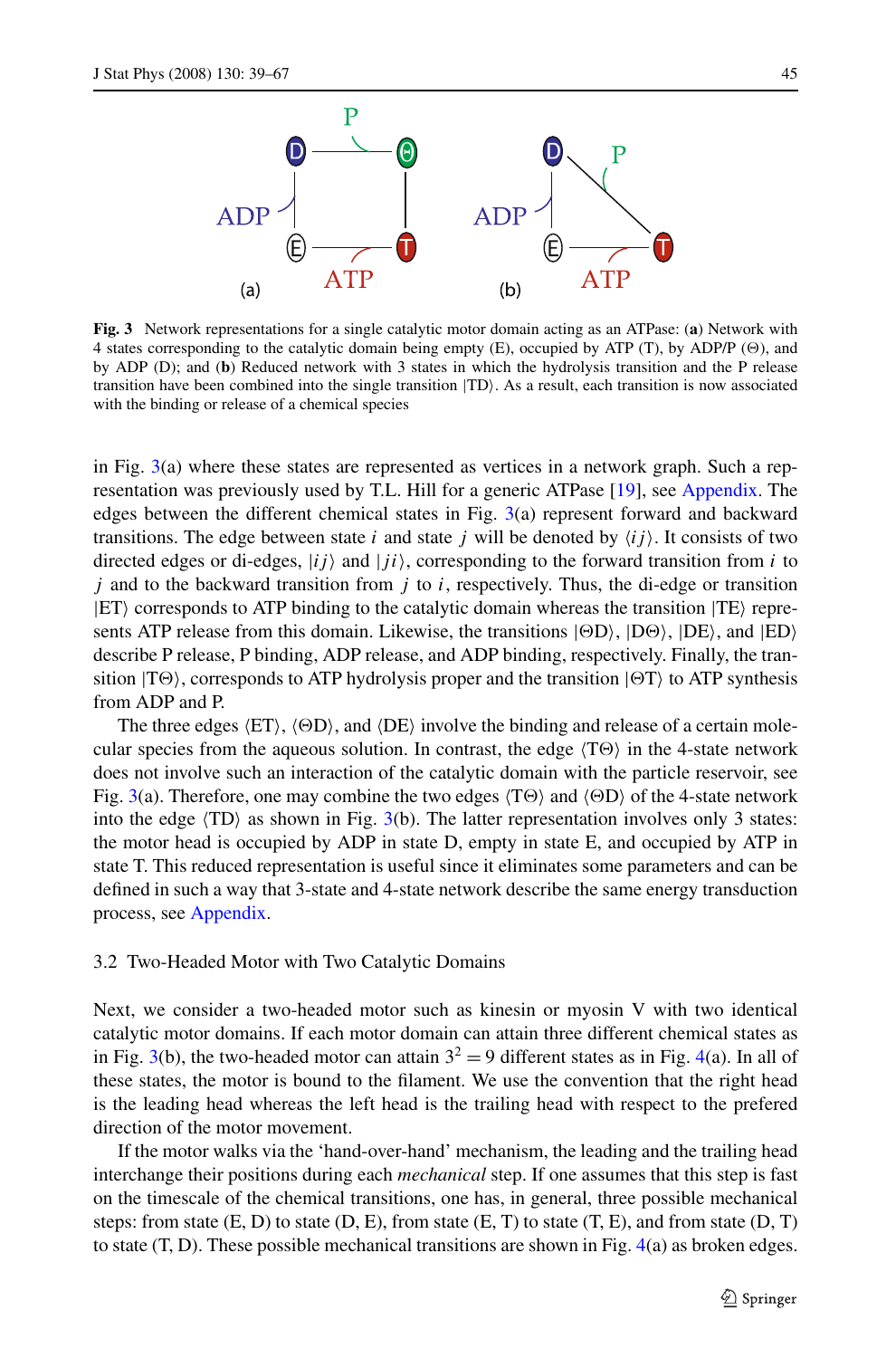<span id="page-7-0"></span>

**Fig. 4** Network representations for a molecular motor with two motor heads containing the same catalytic domain: Each head can be empty (E), occupied by ATP (T), or occupied by ADP (D): (**a**) State space with 32 = 9 chemical states, each of which is connected to four neighboring states via *solid edges* (or *lines*). Each *solid edge* represents both the forward and backward chemical transition as in Fig. [3](#page-6-0). Each *broken edge* (*or line*) represents both the forward and backward mechanical step transition in which the two heads interchange their relative position. We use the convention that the right and the left head correspond to the leading and trailing head, respectively; and (**b**), (**c**) Reduced state space with 6 chemical states, 6 *solid edges* representing chemical transitions, and one *broken edge* corresponding to the forward mechanical step from state 2 to state 5 and to the backward mechanical step from state 5 to state 2

Recent experiments by Carter and Cross [\[7\]](#page-27-0) provide strong evidence that such a separation of time scales does indeed apply to the cytoskeletal motor kinesin.

Inspection of Fig. 4(a) shows that each state of the two-headed motor is connected to four other states via four solid edges. As in Fig. [3,](#page-6-0) each solid edge between two states *i* and *j* represents both the forward chemical transition  $|i j \rangle$  and the backward transition  $|j i \rangle$ . Thus, each vertex of the 9-state network in Fig. 4(a) has 'chemical degree' four, and the whole network contains 18 solid edges corresponding to 36 *chemical* transitions. In addition, the 9-state network contains three possible mechanical transitions as indicated by the broken lines in Fig. 4(a).

As shown in [[16](#page-27-0), [17](#page-27-0)], the processive motion of kinesin is governed, to a large extent, by those motor states for which the two heads differ in their chemical composition. In addition, only one mechanical transition, namely from  $(D, T)$  to  $(T, D)$ , is compatible with single motor data. The resulting 6-state network is shown in Fig.  $4(b)$  and (c). The latter representation reveals that the six states form a cycle consisting of six (forward and backward) chemical transitions. The broken edge corresponds again to the mechanical step transition; according to our convention, the mechanical forward step is given by  $|25\rangle$ , the mechanical backward step by  $|52\rangle$ .

As shown in Fig.  $4(c)$ , the cycle of chemical transitions consists (i) of the two ATP binding transitions  $|12\rangle$  and  $|45\rangle$ , (ii) of the two transitions  $|61\rangle$  and  $|34\rangle$ , which both represent ATP hydrolysis and P release, as well as (iii) of the two ADP release transitions  $|23\rangle$ and  $|56\rangle$ . The 'chemical degree' of all vertices in Fig.  $4(c)$  is again equal to two, but the total vertex degree of the states  $i = 2$  and  $i = 5$  is equal to three because of the mechanical transition.

It is straightforward to generalize these considerations to a molecular motor with *M* catalytic domains. In this case, the different chemical compositions of the motor domains define 3*<sup>M</sup>* motor states which are represented by 3*<sup>M</sup>* vertices. Each of these vertices is connected to 2*M* other vertices via chemical transitions, i.e., each vertex has 'chemical degree' 2*M*. As a result, one obtains a network with *M*3*<sup>M</sup>* chemical edges, each of which represents both a forward and a backward chemical transition.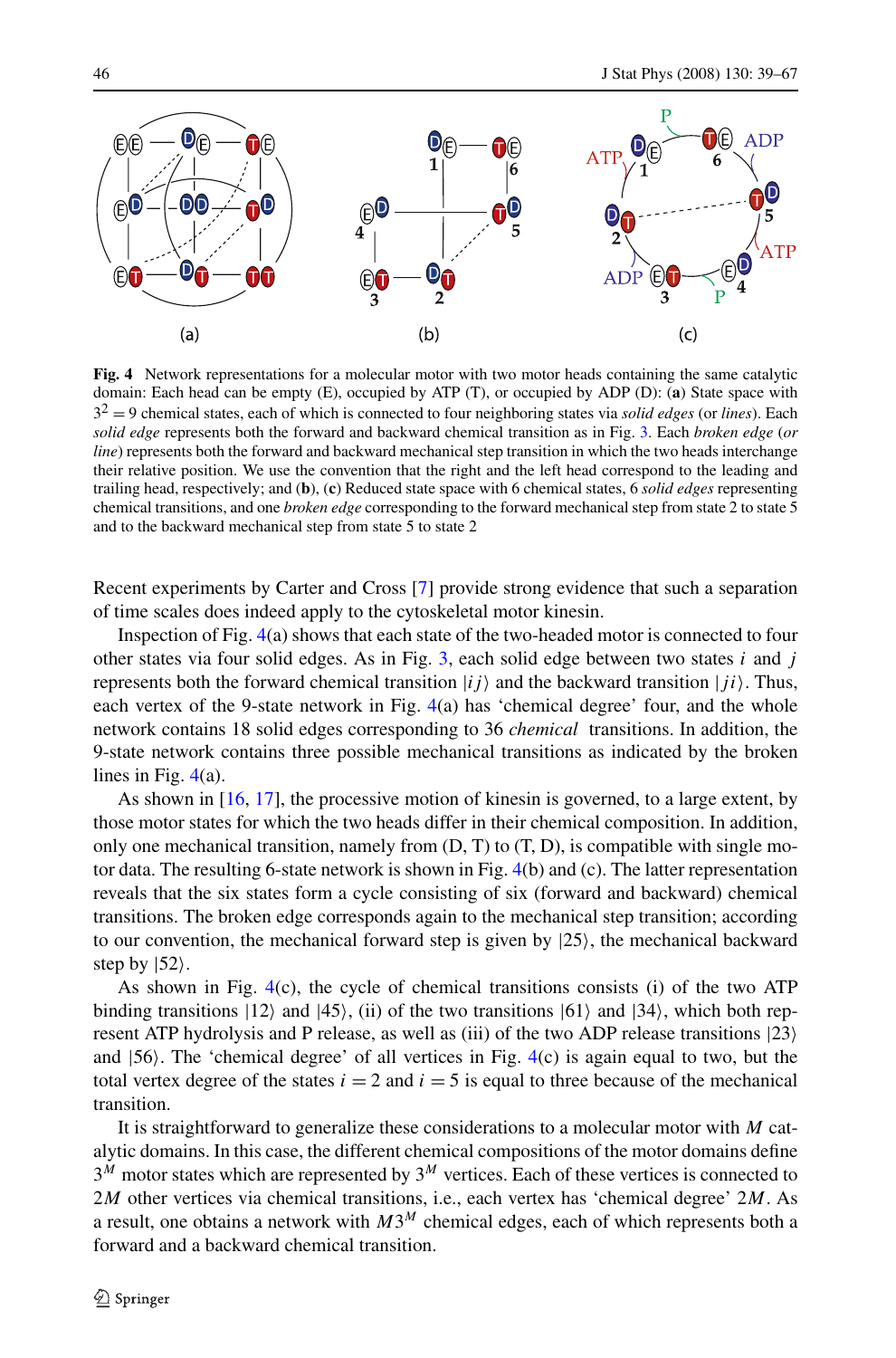<span id="page-8-0"></span>The two previous subsections provided two specific examples for the description of molecular motors in terms of a discrete state space. These states are represented as the vertices of a network graph,  $\mathbb{G}$ , and are labeled by  $i = 1, 2, \ldots$ ,  $|\mathbb{G}|$ . Two neighboring states *i* and *j* are connected by an edge  $\langle ij \rangle$  which represents the two di-edges or transitions  $\langle ij \rangle$  and  $\langle ji \rangle$ . Inspection of Figs. [3](#page-6-0) and [4](#page-7-0) shows that these edges may form cycles. These cycles are particularly important in the present context since they are intimately related to fluxes and nonequilibrium states [\[19\]](#page-27-0).

In order to be precise, we will distinguish (undirected) cycles from directed cycles or *dicycles*. The smallest dicycle consists of three states and three di-edges. An (undirected) cycle  $\mathcal{C}_v$  is given by a closed sequence of neighboring vertices together with connecting edges, in which each vertex and each edge occurs only once. The notation  $C_v = \langle i_1 i_2 ... i_n i_1 \rangle$ implies that the cycle  $C_\nu$  contains the edges  $\langle i_1 i_2 \rangle$ ,  $\langle i_2 i_3 \rangle$ , ..., and  $\langle i_n i_1 \rangle$ . Each cycle  $C_\nu$  leads to two dicycles  $C_v^d$  with  $d = \pm$ . First, we choose a certain arbitrary but fixed orientation of cycle  $C_v$  to correspond to the positive direction  $d = +$ , which defines the dicycle  $C_v^+$ . When we pass through  $C_v$  in the opposite direction  $d = -$ , we obtain the dicycle  $C_v^-$ . These two dicycles will be denoted by  $C_v^+ = |i_1 i_2 ... i_n i_1\rangle$  and  $C_v^- = |i_1 i_n ... i_2 i_1\rangle$ .

The network description of a single motor head, see Fig. [3,](#page-6-0) involves only a single cycle. Analogous unicycle models have also been frequently used for two-headed motors, see, e.g., [\[26,](#page-27-0) [30](#page-27-0)]. Inspection of Fig. [4](#page-7-0) shows, however, that these two-headed motors will, in general, exhibit several motor cycles. The 9-state network in Fig. [4](#page-7-0)(a) involves a rather large number of cycles (more than 200). In contrast, the 6-state network in Fig. [4\(](#page-7-0)c) contains only three cycles: the forward cycle  $\mathcal{F} = \langle 25612 \rangle$ , the backward cycle  $\mathcal{B} = \langle 52345 \rangle$ , and the dissipative slip cycle  $\mathcal{D} = \langle 1234561 \rangle$ .

In order to distinguish different types of cycles, we will use the following terminology: (i) *Chemomechanical cycles* couple overall hydrolysis of ATP to a mechanical displacement of the motor and, in this way, are responsible for the energy transduction of the motor. Examples are given by the forward cycle  $\mathcal{F} = \langle 25612 \rangle$  and the backward cycle  $\mathcal{B} = \langle 52345 \rangle$  in the 6-state model, see Fig. [4](#page-7-0)(c); (ii) *Dissipative slip cycles* contain hydrolysis transitions but no mechanical step transition. Examples are provided by the cycles in the 4-state and 3-state networks of a single catalytic domain as shown in Fig. [3](#page-6-0)(a), and by the cycle  $\mathcal{D} = \langle 1234561 \rangle$ of the 6-state model, see Fig. [4](#page-7-0)(c); (iii) *Mechanical slip cycles* contain mechanical step transitions but no net hydrolysis of ATP. Examples without any hydrolysis transitions are the cycles *(*E*,*E*)(*E*,*D*)(*D*,*E*)(*E*,*E*)*- and *(*E*,*T*)(*D*,*T*)(*T*,*D*)(*T*,*E*)(*E*,*T*)*- of the 9-state model, see Fig. [4\(](#page-7-0)a). An example for a mechanical slip cycle with one ATP hydrolysis and one ATP synthesis transition is provided by the cycle *(*T*,*D*)(*D*,*D*)(*D*,*T*)(*T*,*D*)*-; and (iv) *Thermal slip cycles* that involve neither a mechanical step nor a hydrolysis transition. Examples are provided by  $\langle (E, E)(E, D)(D, D)(D, E)(E, E) \rangle$  and  $\langle (E, E)(E, T)(D, T)(D, E)(E, E) \rangle$ . It is interesting to note that the reduction of the 9-state model to the 6-state model eliminates all mechanical and thermal slip cycles from the network.

## **4 Internal Energies and Energy Transduction**

We now assume that all vibrational modes or internal substates of motor state *i* are thermally equilibrated at temperature  $T$ . This assumption is based on a separation of time scales: thermal equilibration of single motor states is taken to be fast compared to the time that the motor needs to undergo the transitions between neighboring states. This separation of time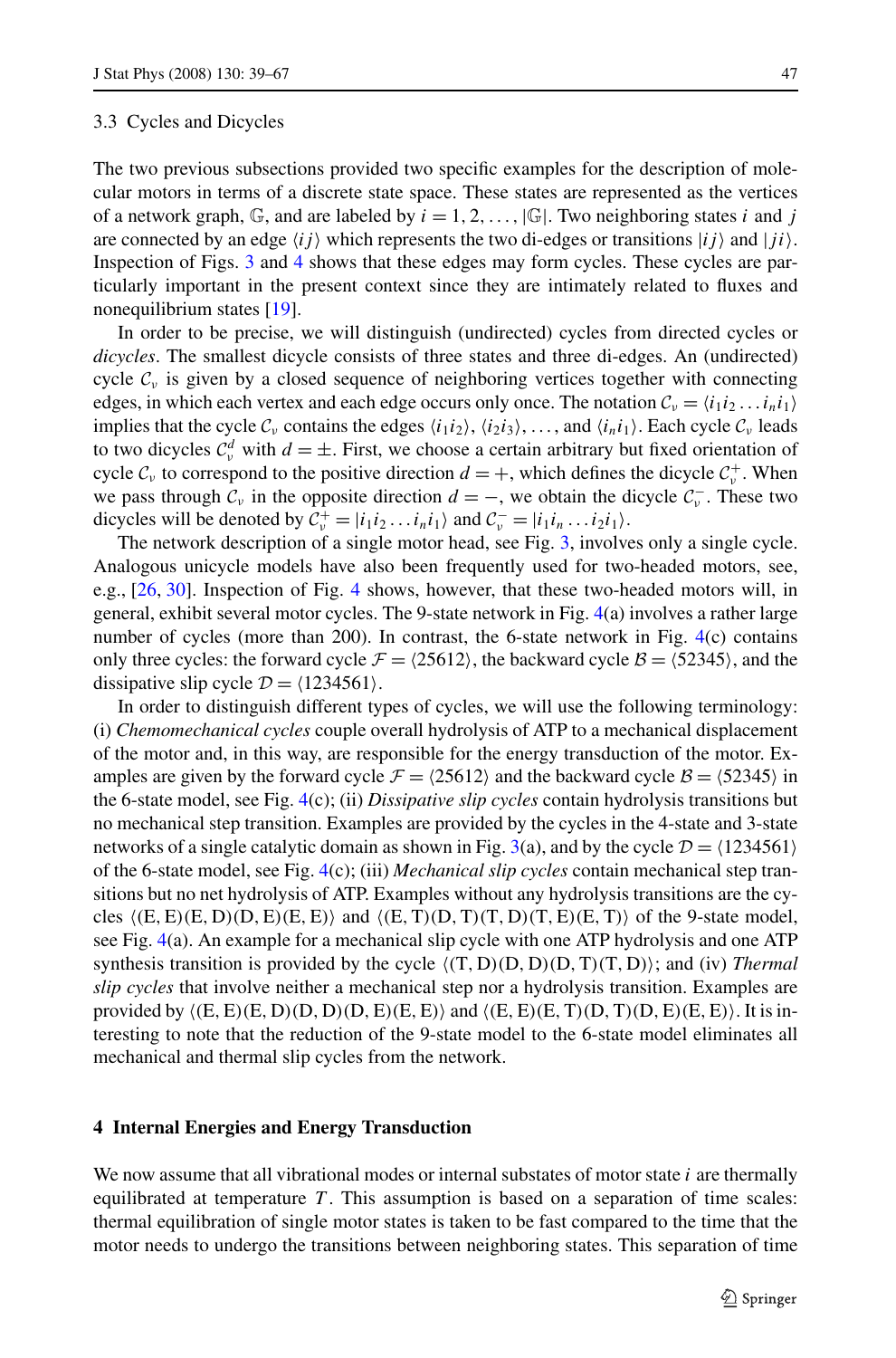<span id="page-9-0"></span>scales, which underlies both classical transition-rate theory and Kramers theory for chemical kinetics [\[33–37](#page-28-0)], is rather plausible for chemical reactions in liquids and has been previously emphasized in the context of discrete state models for molecular motors by T.L. Hill [[38](#page-28-0)], and in the context of ratchet models by F. Jülicher et al. [\[21](#page-27-0), [39\]](#page-28-0).

## 4.1 Equilibration of Internal Substates

The substates of motor state *i* will be denoted by  $(i, k)$ , the corresponding energies by  $E_{i,k}$ . The (conditional) probability  $P_{i,k}$  to find the motor molecule in substate  $(i, k)$  then has the form

$$
P_{i,k} = \frac{1}{Z_i} e^{-E_{i,k}/k_B T} \quad \text{with } Z_i \equiv \sum_k e^{-E_{i,k}/k_B T}.
$$
 (4.1)

The Helmholtz free energy,  $H_i$ , of the molecular motor state  $i$  is given by

$$
H_i = -k_B T \ln(Z_i). \tag{4.2}
$$

In his studies on biomolecules [[19](#page-27-0), [38](#page-28-0), [43\]](#page-28-0), T.L. Hill has considered this Helmholtz free energy  $H_i$  to be the 'basic free energy level' of such a biomolecular system. In contrast, we will focus here on the internal energy  $U_i$  of the motor state  $i$  since this thermodynamic potential enters the first law of thermodynamics. Thus, we will characterize each motor state *i* by its internal energy

$$
U_i \equiv \langle E_{i,k} \rangle = \frac{1}{Z_i} \sum_k E_{i,k} e^{-E_{i,k}/k_B T}.
$$
\n(4.3)

In general, we do not know the underlying energy spectrum  $E_{i,k}$  and, thus, cannot calculate  $U_i$  via (4.3). However, we can express the internal energies  $U_i$  in terms of experimentally accessible quantities, see Sect. [8](#page-17-0) below.

#### 4.2 Energy Balance for Single Transitions

During the transition  $|i j \rangle$  from state *i* to state *j*, the internal energy can change because of (i) chemical energy  $\Delta \mu_{ij}$  arising from the coupling to the reservoirs for ATP, ADP, and P (ii) mechanical work  $W_{\text{me},ij}$ , which the motor performs against the load force F, and (iii) heat  $Q_{ij}$ , which the motor releases into the surrounding medium. We use the convention that  $Q_{ij} > 0$  if it increases the internal energy of the heat reservoir. Conservation of energy then implies the local energy balance relation [\[16](#page-27-0)]

$$
\Delta U_{ij} \equiv U_j - U_i = \Delta \mu_{ij} - W_{\text{me},ij} - Q_{ij} \tag{4.4}
$$

for the transition  $|ij\rangle$ . If the chemical energy change  $\Delta \mu_{ij}$  is positive, it may be partially *stored* in the motor molecule after the transition  $|ij\rangle$ , which implies  $\Delta U_{ij} > 0$ , and this stored energy may be transformed into work and/or heat during a later transition  $|i'j'\rangle$ , which implies  $\Delta U_{i'j'} < 0$ .

The chemical energy change  $\Delta \mu_{ij}$  during the transition  $|ij\rangle$  depends on the chemical potentials of the three chemical species  $X = ATP$ , ADP, and P and is given by

$$
\Delta \mu_{ij} = \begin{cases}\n0 & \text{for no exchange during } |ij\rangle, \\
+\mu(X) & \text{for binding of X during } |ij\rangle, \\
-\mu(X) & \text{for release of X during } |ij\rangle\n\end{cases}
$$
\n(4.5)

which implies  $\Delta \mu_{ji} = -\Delta \mu_{ij}$ .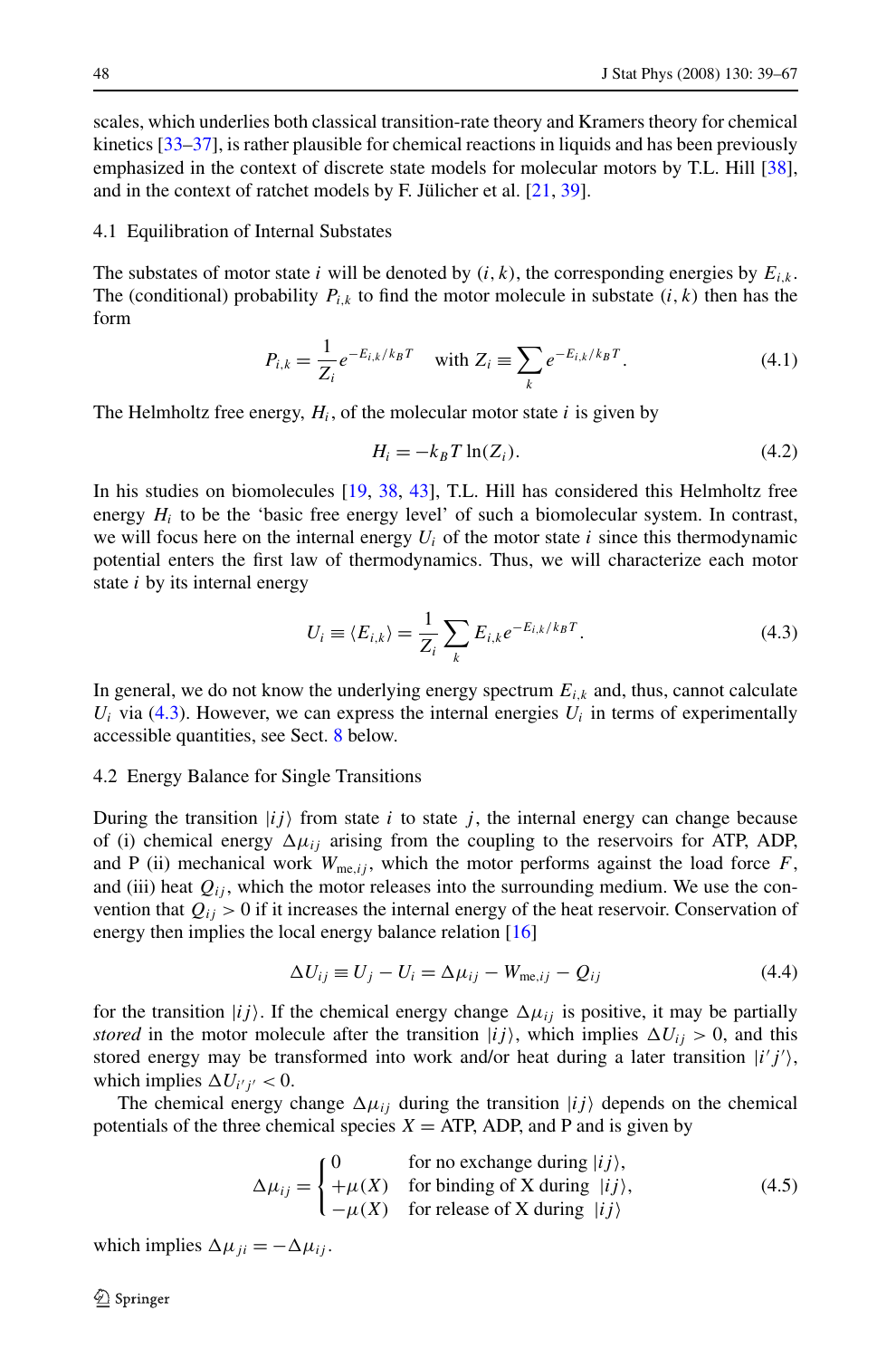<span id="page-10-0"></span>The mechanical work  $W_{me,i}$  in the energy balance [\(4.4\)](#page-9-0) depends on the mechanical displacement  $\ell_{ij}$  during the transition  $|ij\rangle$ . Since the motor states *i* and *j* represent ensembles of molecular conformations, the quantity  $\ell_{ij}$  should be viewed as a structural parameter of the system, the size of which is determined by the interaction between the motor and the filament. The corresponding mechanical work is given by

$$
W_{\text{me},ij} = \ell_{ij} F \tag{4.6}
$$

where the load force  $F > 0$  if it acts against the prefered direction of the motor ("resisting load"). Our sign convention for the load force and for the mechanical work  $W_{\text{me}}$  as given by  $(2.1)$  $(2.1)$  implies that  $\ell_{ij} > 0$  and  $\ell_{ij} < 0$  if the motor makes a mechanical forward and backward displacement, respectively.

## 4.3 Energy Balance for Dicycles

The energy balance relations simplify if we consider dicycles instead of single transitions. Indeed, if we sum the local energy balance as given by  $(4.4)$  $(4.4)$  over any dicycle  $\mathcal{C}^d_{\nu}$ , we obtain the dicycle relations

$$
\sum_{|ij\rangle}^{v,d} [U_j - U_i] = \sum_{|ij\rangle}^{v,d} [\Delta \mu_{ij} - \ell_{ij} F - Q_{ij}] = 0
$$
 (4.7)

where the superscript  $\nu$ , *d* at the summation sign indicates that we sum over all di-edges or transitions  $|ij\rangle$  of the dicycle  $C_v^d$ .

The first term on the right hand side of the dicycle relation (4.7) can be expressed in terms of the overall chemical potential difference  $\Delta \mu = \mu (ATP) - \mu (ADP) - \mu (P)$  as defined in [\(2.4](#page-4-0)). Indeed, inspection of the network models in Figs. [3](#page-6-0) and [4](#page-7-0) shows that each dicycle  $\mathcal{C}_{\nu}^d$ can contain  $n_h(\mathcal{C}^d_\nu) \ge 0$  transitions that involve ATP hydrolysis and/or  $n_s(\mathcal{C}^d_\nu) \ge 0$  transitions that correspond to ATP synthesis. The chemical energy change per completed dicycle then has the explicit form

$$
\Delta \mu(\mathcal{C}_v^d) \equiv \sum_{|ij\rangle}^{v,d} \Delta \mu_{ij} = [n_h(\mathcal{C}_v^d) - n_s(\mathcal{C}_v^d)] \Delta \mu \tag{4.8}
$$

where  $\Delta \mu$  can be expressed in terms of the activities [X] and the equilibrium constant  $K^{eq}$ via ([2.5\)](#page-5-0). The quantity  $\Delta \mu(C_v^d)$  satisfies  $\Delta \mu(C_v^-) = -\Delta \mu(C_v^+)$  and can be used to define *chemical* equilibrium and nonequilibrium for each cycle of the network: a certain cycle  $C_n$ is in chemical equilibrium and nonequilibrium if  $\Delta \mu(C_n^d) = 0$  and  $\Delta \mu(C_n^d) \neq 0$ , respectively.

Furthermore, the second term on the right hand side of the dicycle energy balance  $(4.7)$ can be rewritten as

$$
W_{\rm me}(C_v^d) \equiv \sum_{|ij\rangle}^{v,d} \ell_{ij} F \equiv \ell(C_v^d) F \tag{4.9}
$$

which defines the mechanical displacement  $\ell(C_v^d)$  during the completed dicycle  $C_v^d$ . For ki-nesin, which makes no mechanical substeps [[7](#page-27-0)],  $\ell(\mathcal{C}^d_\nu)$  is equal to 8 nm, the lattice parameter of microtubules. The quantity  $W_{\text{me}}(\mathcal{C}_{\nu}^d)$  satisfies  $W_{\text{me}}(\mathcal{C}_{\nu}^-) = -W_{\text{me}}(\mathcal{C}_{\nu}^+)$  and can be used to define *mechanical* equilibrium and nonequilibrium for each cycle of the network: a certain cycle  $C_n$  is in mechanical equilibrium and nonequilibrium if  $W_{\text{me}}(\mathcal{C}_n^d) = 0$  and  $W_{\text{me}}(\mathcal{C}_n^d) \neq 0$ , respectively.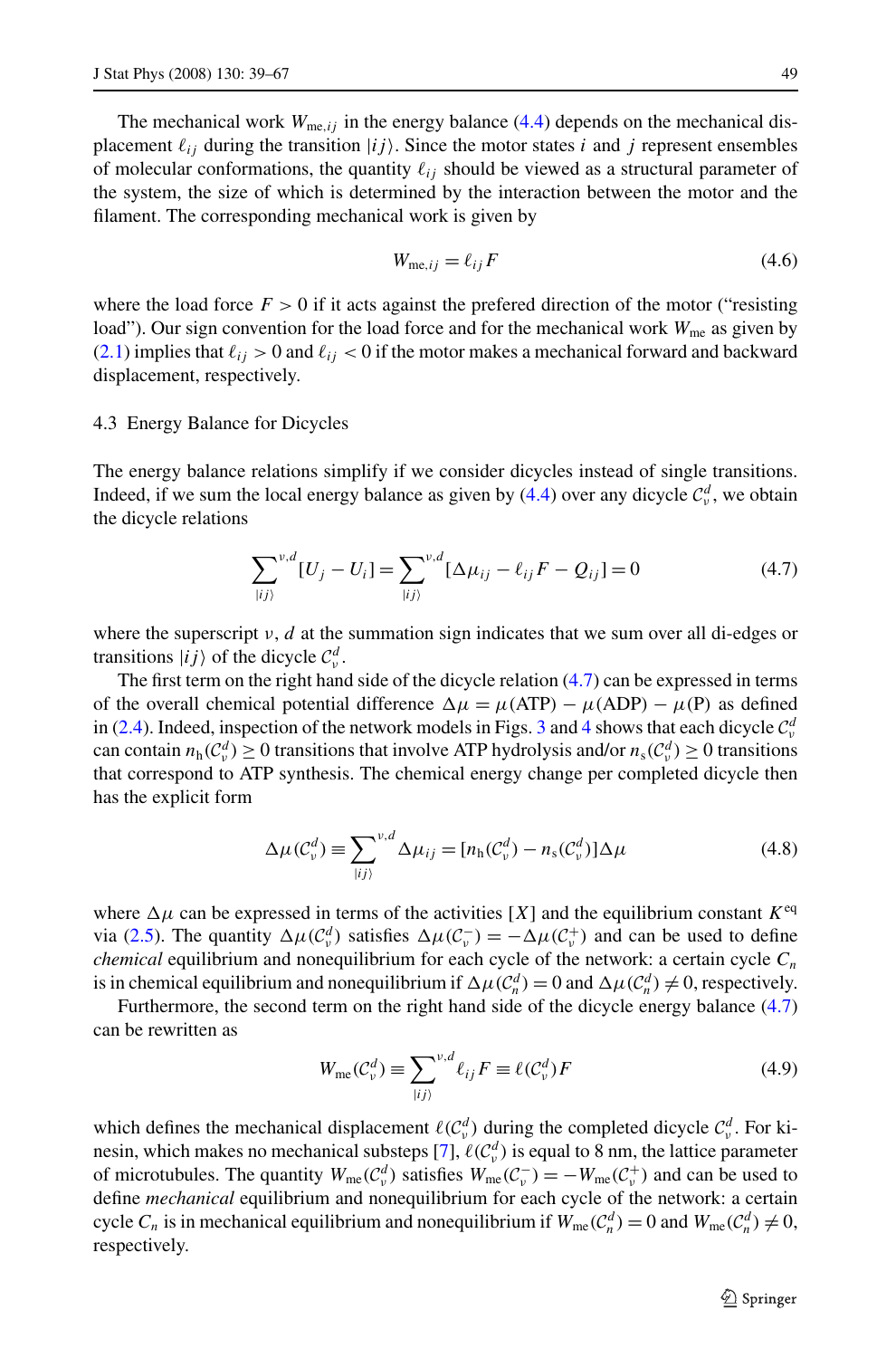<span id="page-11-0"></span>Inserting the expressions  $(4.8)$  $(4.8)$  and  $(4.9)$  $(4.9)$  into the relation  $(4.7)$  $(4.7)$ , we arrive at the dicycle balance relation [[16\]](#page-27-0)

$$
Q(\mathcal{C}_v^d) \equiv \sum_{|ij\rangle}^{v,d} Q_{ij} = [n_h(\mathcal{C}_v^d) - n_s(\mathcal{C}_v^d)]\Delta \mu - \ell(\mathcal{C}_v^d)F
$$
\n(4.10)

for the heat exchange  $Q(C_v^d)$  per completed dicycle  $C_v^d$ .

## **5 Motor Dynamics**

In order to proceed any further, we must now consider a specific model for the motor dynamics. The presumably simplest dynamics is provided by a continuous-time Markov process [[37](#page-28-0), [44](#page-28-0)] on the network graph G. Such a process involves two stochastic ingredients, the sojourn (or dwell) times and the transition probabilities. When the system arrives in state  $i$ , it occupies this state for a certain sojourn (or dwell) time  $\tau_i$ . This time is a random variable governed by the exponential probability distribution

$$
P(\tau_i) = \frac{1}{\langle \tau_i \rangle} e^{-\tau_i/\langle \tau_i \rangle} \tag{5.1}
$$

where  $\langle \tau_i \rangle$  denotes the average sojourn time [[44](#page-28-0)]. When the motor leaves the state *i*, it jumps to state *j* with transition probability  $\pi_{ij}$ . By definition, one has  $\pi_{ii} \equiv 0$  for all *i* and  $\sum_j \pi_{ij} = 1$ . From the mathematical point of view, the latter transitions occur instantaneously; from the physical point of view, they occur on a time scale that is small compared to all average sojourn times  $\langle \tau_i \rangle$ .

The probability  $P_i(t)$  to find the motor in state *i* at time *t* is then governed by the lossand-gain equation

$$
\frac{d}{dt}P_i = -\sum_j (P_i \omega_{ij} - P_j \omega_{ji})
$$
\n(5.2)

with the transition rates

$$
\omega_{ij} = \pi_{ij} / \langle \tau_i \rangle
$$
 and  $\sum_j \omega_{ij} = 1 / \langle \tau_i \rangle$ . (5.3)

In the physical literature, this equation is known as the master equation [\[37](#page-28-0)]; in the mathematical literature, it is called the forward equation of the continuous-time Markov process [\[44\]](#page-28-0). It is convenient to define the local fluxes (or currents)  $J_{ij} \equiv P_i \omega_{ij}$  and the local excess fluxes

$$
\Delta J_{ij} \equiv P_i \omega_{ij} - P_j \omega_{ji} = -\Delta J_{ji} \tag{5.4}
$$

from state  $i$  to state  $j$ . The master equation (5.2) can then be rewritten in the compact form  $\frac{d}{dt}P_i = -\sum_j \Delta J_{ij}$ .

If the motor system is in full equilibrium, i.e., in thermal, chemical, and mechanical equilibrium, it is characterized by time-independent probabilities  $P_i = P_i^{\text{eq}}$  and local excess fluxes  $\Delta J_{ij}^{\text{eq}} = 0$  for all transitions  $|ij\rangle$ . In such a situation, the transition rates  $\omega_{ij}$  must satisfy the detailed balance conditions

$$
P_i^{eq} \omega_{ij} = P_j^{eq} \omega_{ji} \tag{5.5}
$$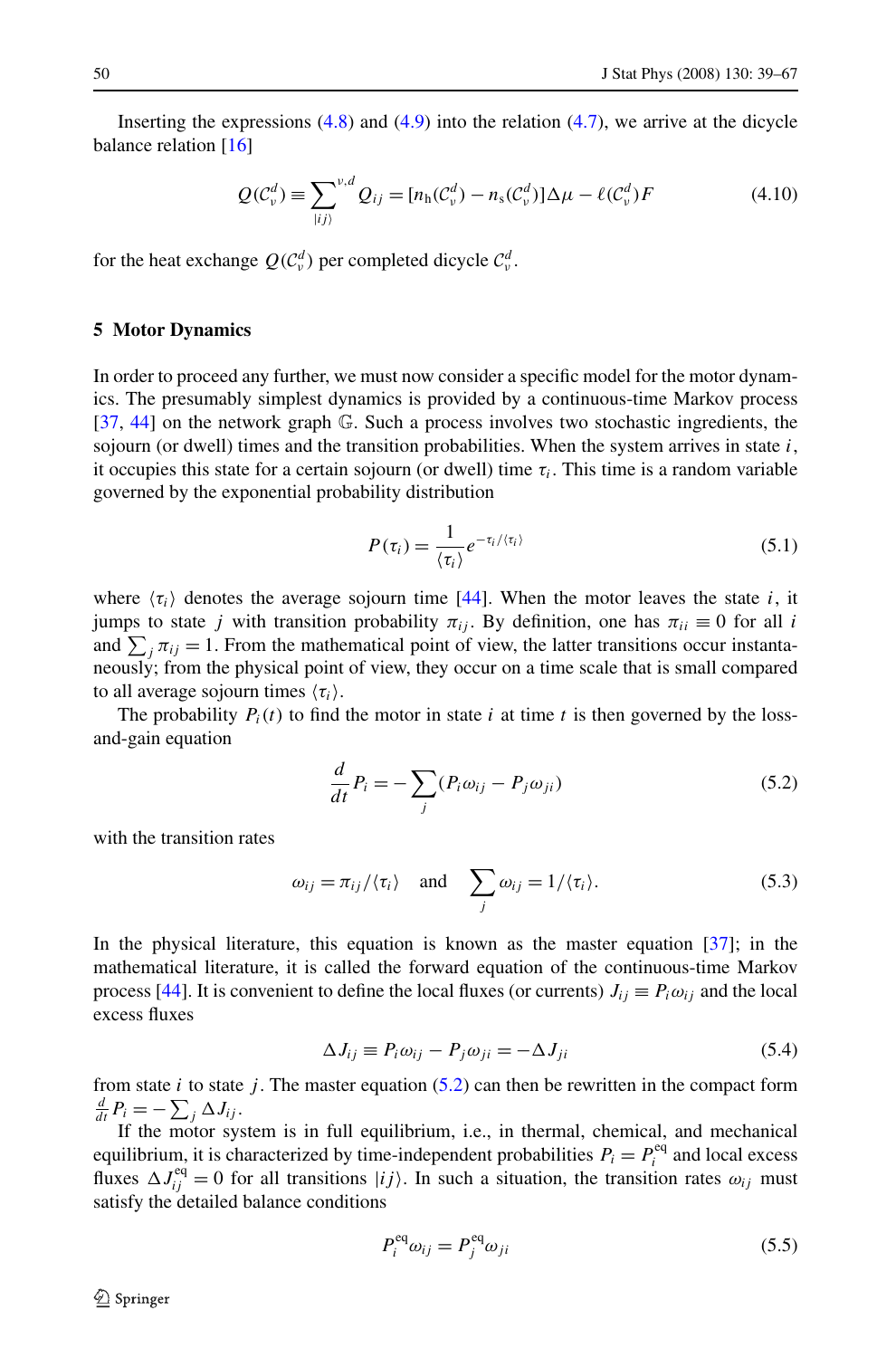<span id="page-12-0"></span>for all edges  $\langle ij \rangle$  of the network graph.

The detailed balance conditions [\(5.5](#page-11-0)) can be expressed in terms of the transition rates  $\omega_{ij}$ alone. In order to do so, it is convenient to define, for each dicycle  $\mathcal{C}^d_\nu$ , the *dicycle ratio* 

$$
\Xi(\mathcal{C}_v^d) \equiv \prod_{\vert ij \rangle \in \mathcal{C}_v^d} \omega_{ij} / \prod_{\vert ij \rangle \in \mathcal{C}_v^{-d}} \omega_{ij} = \prod_{\vert ij \rangle} v_d (\omega_{ij}/\omega_{ji}) \tag{5.6}
$$

where the superscript  $v, d$  at the product sign indicates a product over all di-edges  $|ij\rangle$  of the dicycle  $C_v^d$ . This definition implies  $\Xi(C_v^-) = 1/\Xi(C_v^+)$ . The detailed balance conditions as given by  $(5.5)$  are equivalent to the dicycle ratios

$$
\Xi^{\text{eq}}(\mathcal{C}_{\nu}^{d}) = \prod_{|ij\rangle}^{\nu,d} (\omega_{ij}/\omega_{ji}) = 1 \quad \text{for all digycles } \mathcal{C}_{\nu}^{d}, \tag{5.7}
$$

as shown, e.g., in [[29](#page-27-0)].

In general, the *steady state* of the motor system corresponds to  $dP_i/dt = 0$  and leads to time-independent probabilities  $P_i = P_i^{\text{st}}$  which satisfy

$$
\sum_{j} (P_i^{\text{st}} \omega_{ij} - P_j^{\text{st}} \omega_{ji}) = \sum_{j} \Delta J_{ij}^{\text{st}} = \sum_{j} (J_{ij}^{\text{st}} - J_{ji}^{\text{st}}) = 0.
$$
 (5.8)

These relations represent  $N_s$  linear equations for the probabilities  $P_i^{st}$  which can be solved by linear algebra, see, e.g., [[25](#page-27-0), [28\]](#page-27-0) or, more conveniently, by a graph-theoretic method [[29](#page-27-0), [45–48\]](#page-28-0). In the steady state, the motor undergoes the transition  $|ij\rangle$  with the transition frequency

$$
\Omega_{ij}^{\text{st}} \equiv P_i^{\text{st}} \omega_{ij}.
$$
\n(5.9)

Likewise, one may define the dicycle frequency  $\Omega^{st}(\mathcal{C}^d_\nu)$ , i.e., the number of completed dicycles  $C_v^d$  per unit time in the steady state. As shown in [[16](#page-27-0), [49](#page-28-0), [50](#page-28-0)], for a given cycle  $C_v$ , the dicycle frequencies satisfy

$$
\Omega^{\rm st}(\mathcal{C}_{\nu}^{+})/\Omega^{\rm st}(\mathcal{C}_{\nu}^{-}) = \prod_{|ij\rangle}^{\nu,d}(\omega_{ij}/\omega_{ji}) = \Xi(\mathcal{C}_{\nu}^{+})
$$
\n(5.10)

which provides an intuitive interpretation of the dicycle ratio  $\Xi(\mathcal{C}_v^+)$ .

## **6 Entropy Production and Heat Exchange**

We will now use the dynamics defined in the previous section in order to determine the entropy produced by the motor. The produced entropy will then be identified with the released heat which leads to energy balance equations between the transition rates  $\omega_{ij}$  of the motor model and the thermodynamic control parameters.

# 6.1 Time Evolution of Statistical Entropy

We start from the statistical or Shannon entropy

$$
S\{P_i\} \equiv -k_B \sum_i P_i \ln(P_i)
$$
\n(6.1)

 $\mathcal{D}$  Springer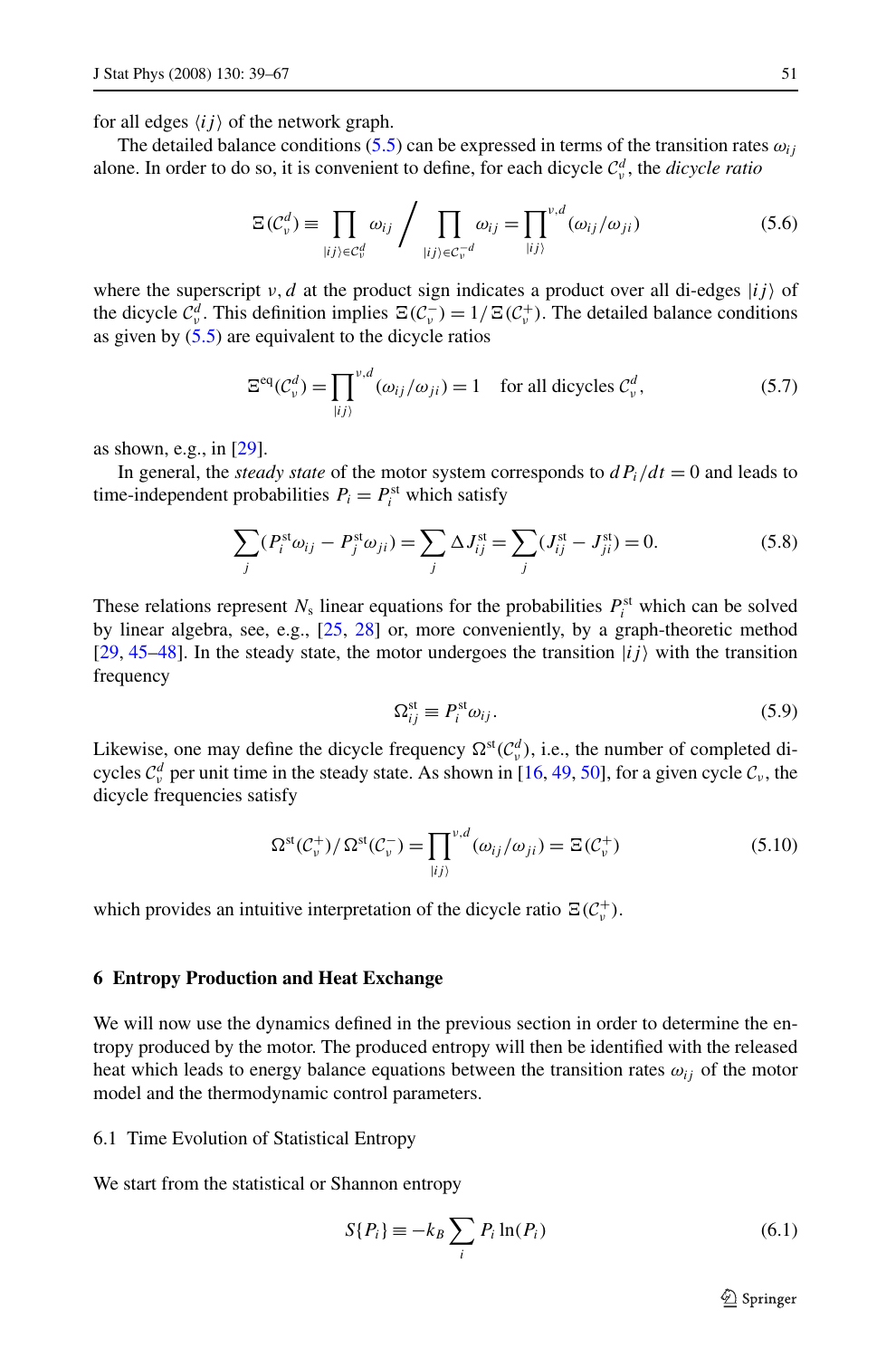<span id="page-13-0"></span>which one may define for any probability distribution  ${P_i}$  on a discrete state space  $\mathbb{G}$ . This entropy provides a well-defined measure by which one can compare different probability distributions. If the probability distribution changes with time *t*, so does the statistical entropy  $S\{P_i\}$ . Its time derivative can be written in the form [\[48,](#page-28-0) [51](#page-28-0)–[53](#page-28-0)]

$$
\frac{d}{dt}S\{P_i\} = \sigma_{\text{pr}}\{P_i\} + \sigma_{\text{fl}}\{P_i\} \tag{6.2}
$$

with the entropy production rate

$$
\sigma_{\text{pr}}\{P_i\} \equiv \frac{1}{2} k_B \sum_i \sum_j \left( P_i \omega_{ij} - P_j \omega_{ji} \right) \ln \left( \frac{P_i \omega_{ij}}{P_j \omega_{ji}} \right) \tag{6.3}
$$

and the entropy flux term

$$
\sigma_{\rm fl}\{P_i\} \equiv -\frac{1}{2}k_B \sum_i \sum_j \left( P_i \omega_{ij} - P_j \omega_{ji} \right) \ln \left( \frac{\omega_{ij}}{\omega_{ji}} \right) \tag{6.4}
$$

where the prime at the summation sign indicates that there are no terms with  $j = i$ . Thus, the double sum represents a summation over all di-edges or transitions  $|ij\rangle$  of the network.

Each term in the expression (6.3) for the entropy production rate has the form *(x* − *y*)  $\ln(x/y)$  with  $(x - y)\ln(x/y) > 0$  for  $x ≠ y$  and  $(x - y)\ln(x/y) = 0$  for  $x = y$ . This implies that the entropy production rate  $\sigma_{pr}$  as given by (6.3) satisfies  $\sigma_{pr}$ {*P<sub>i</sub>*} ≥ 0 for any distribution  $\{P_i\}$  and vanishes if and only if  $\{P_i\} = \{P_i^{\text{eq}}\}$ . These two properties characterize the entropy production rate in general, see, e.g., [[54](#page-28-0)].

In the steady state, the system's entropy does not change and  $\frac{d}{dt}S\{P_i\} = 0$ , which implies

$$
\sigma_{\rm pr}^{\rm st} \equiv \sigma_{\rm pr} \{ P_i^{\rm st} \} = -\sigma_{\rm fl} \{ P_i^{\rm st} \} \tag{6.5}
$$

or

$$
\sigma_{\text{pr}}^{\text{st}} = \frac{1}{2} \sum_{i} \sum_{j}^{\prime} (P_i^{\text{st}} \omega_{ij} - P_j^{\text{st}} \omega_{ji}) k_B \ln(\omega_{ij}/\omega_{ji}). \tag{6.6}
$$

#### 6.2 Entropy Production during Dicycle Completion

The expression  $(6.6)$  for the entropy production rate can be rewritten in the form [\[16\]](#page-27-0)

$$
\sigma_{\text{pr}}^{\text{st}} = \sum_{\nu} \sum_{d=\pm} \Omega^{\text{st}}(\mathcal{C}_{\nu}^{d}) \Delta S(\mathcal{C}_{\nu}^{d})
$$
\n(6.7)

where the sum includes all dicycles of the network,  $\Omega^{\text{st}}(\mathcal{C}^d_\nu)$  denotes the dicycle frequency, i.e., the number of times this dicycle is completed per unit time, compare ([5.10\)](#page-12-0), and  $\Delta S(\mathcal{C}^d_\nu)$ the entropy produced during completion of dicycle  $C_v^d$ . The latter quantity is given by [[16](#page-27-0)]

$$
\Delta S(C_v^d) = k_B \ln(\Xi(C_v^d)) = k_B \ln\left(\prod_{|ij\rangle}^{v,d} (\omega_{ij}/\omega_{ji})\right)
$$
(6.8)

where the definition ([5.6\)](#page-12-0) of the dicycle ratio  $\Xi(\mathcal{C}^d_\nu)$  has been used. Since  $\Xi(\mathcal{C}^-_\nu)$  =  $1/\Xi(\mathcal{C}_{\nu}^+)$ , the entropies of the two dicycles  $\mathcal{C}_{\nu}^+$  and  $\mathcal{C}_{\nu}^-$  are related via  $\Delta S(\mathcal{C}_{\nu}^-) = -\Delta S(\mathcal{C}_{\nu}^+)$ which reflects the fact that the dicycle  $C_v^-$  corresponds to the time-reversed dicycle  $C_v^+$ .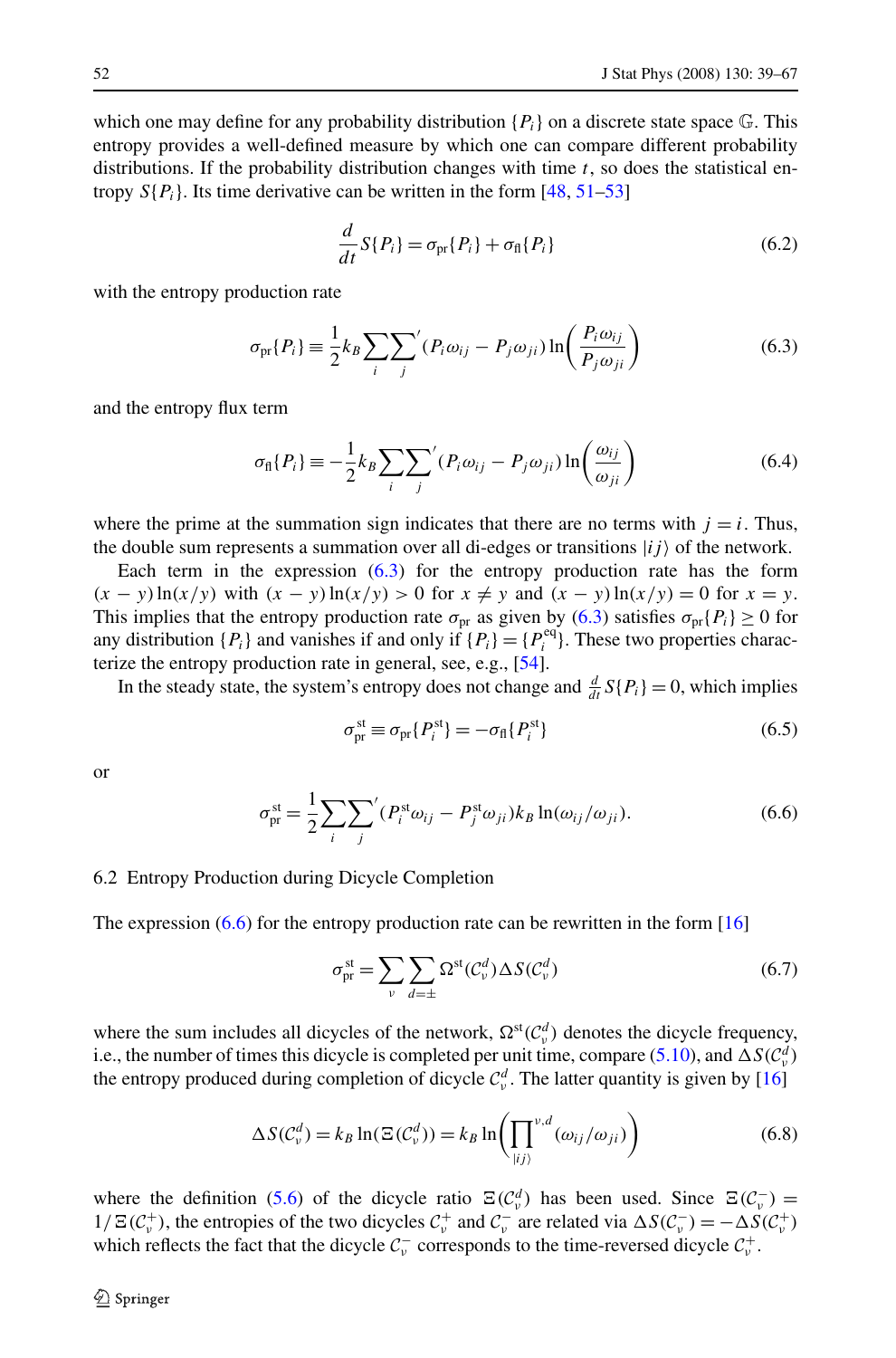<span id="page-14-0"></span>T.L. Hill and coworkers  $[19, 43]$  $[19, 43]$  $[19, 43]$  have previously discussed the quantity  $k_B T$  times  $\ln(\Xi(\mathcal{C}_v^d))$ , which they viewed as the 'thermodynamic force' that drives the system out of equilibrium. Our work shows that this thermodynamic force is, in fact, equal to temperature *T* times dicycle entropy  $\Delta S(\mathcal{C}_v^d)$ .

Since the motor is in thermal equilibrium with the heat reservoir at temperature  $T$ , we identify *T* times the entropy  $\Delta S(\mathcal{C}_v^d)$  produced during the dicycle  $\mathcal{C}_v^d$  with the heat  $Q(\mathcal{C}_v^d)$ released during this dicycle. The energy balance relation  $(4.10)$  $(4.10)$  then becomes

$$
k_B T \ln[\Xi(\mathcal{C}_v^d)] = Q(\mathcal{C}_v^d) = [n_h(\mathcal{C}_v^d) - n_s(\mathcal{C}_v^d)]\Delta \mu - \ell(\mathcal{C}_v^d)F
$$
(6.9)

or

$$
k_B T \sum_{\substack{|ij\rangle}}^{\nu,d} \ln\left(\frac{\omega_{ij}}{\omega_{ji}}\right) = [n_{\rm h}(\mathcal{C}_{\nu}^d) - n_{\rm s}(\mathcal{C}_{\nu}^d)]\Delta\mu - \ell(\mathcal{C}_{\nu}^d)F \tag{6.10}
$$

which provides a relation between the transition rates  $\omega_{ij}$  and the thermodynamic parameters of the motor system. In full equilibrium, one has  $\Delta \mu = 0$  and  $F = 0$ , and we recover the detailed balance conditions with the dicycle ratio  $\mathbb{E}(\mathcal{C}_v^d) = 1$  as in ([5.7](#page-12-0)).

It is interesting to note that one may combine the relations  $(5.10)$  and  $(6.8)$  $(6.8)$  in order to express the dicycle frequency ratio  $\Omega^{st}(C_v^+) / \Omega^{st}(C_v^-)$  in terms of the dicycle entropies via

$$
\frac{\Omega^{\text{st}}(\mathcal{C}_{\nu}^{+})}{\Omega^{\text{st}}(\mathcal{C}_{\nu}^{-})} = e^{\Delta S(\mathcal{C}_{\nu}^{+})/k_{B}} = e^{-\Delta S(\mathcal{C}_{\nu}^{-})/k_{B}}
$$
\n(6.11)

which is reminiscent of the various relations that have been derived in the context of entropy fluctuations [\[40](#page-28-0), [55](#page-28-0)–[57](#page-28-0)]. The entropies  $\Delta S(\mathcal{C}^d_\nu)$  as considered here do not fluctuate, however, but have a certain, fixed value for each dicycle of the network.

#### 6.3 Entropy Production during Single Transition

The entropy production rate as given by  $(6.6)$  $(6.6)$  and  $(6.7)$  $(6.7)$  can also be rewritten in the form

$$
\sigma_{\text{pr}}^{\text{st}} = \sum_{\ket{ij}} P_i^{\text{st}} \omega_{ij} \Delta S_{ij} = \sum_{\ket{ij}} \Omega_{ij}^{\text{st}} \Delta S_{ij}
$$
(6.12)

with the transition frequencies  $\Omega_{ij}^{st}$  as in [\(5.9](#page-12-0)) where the summation runs over all di-edges or transitions  $|i j \rangle$  of the network. The transition entropies  $\Delta S_{i j}$  are defined by [\[40\]](#page-28-0)

$$
\Delta S_{ij} \equiv k_B \ln(\omega_{ij}/\omega_{ji}) = -\Delta S_{ji}.
$$
\n(6.13)

This definition of the transition entropies is consistent with the dicycle entropies as given by  $(6.8)$  $(6.8)$  since

$$
\sum_{|ij\rangle}^{\nu,d} \Delta S_{ij} = \Delta S(\mathcal{C}_\nu^d)
$$
\n(6.14)

for any dicycle  $C_v^d$  of the network.

If we now identify the transition entropy  $\Delta S_{ij}$  times temperature *T* with the heat exchange  $Q_{ij}$ , the local energy balance relation  $(4.4)$  becomes

$$
\Delta U_{ij} = U_j - U_i = \Delta \mu_{ij} - \ell_{ij} F - k_B T \ln(\omega_{ij}/\omega_{ji}). \tag{6.15}
$$

This relation will be used further below in order to calculate the internal energies  $U_i$  and the equilibrium distribution  $P_i^{\text{eq}}$  for full equilibrium.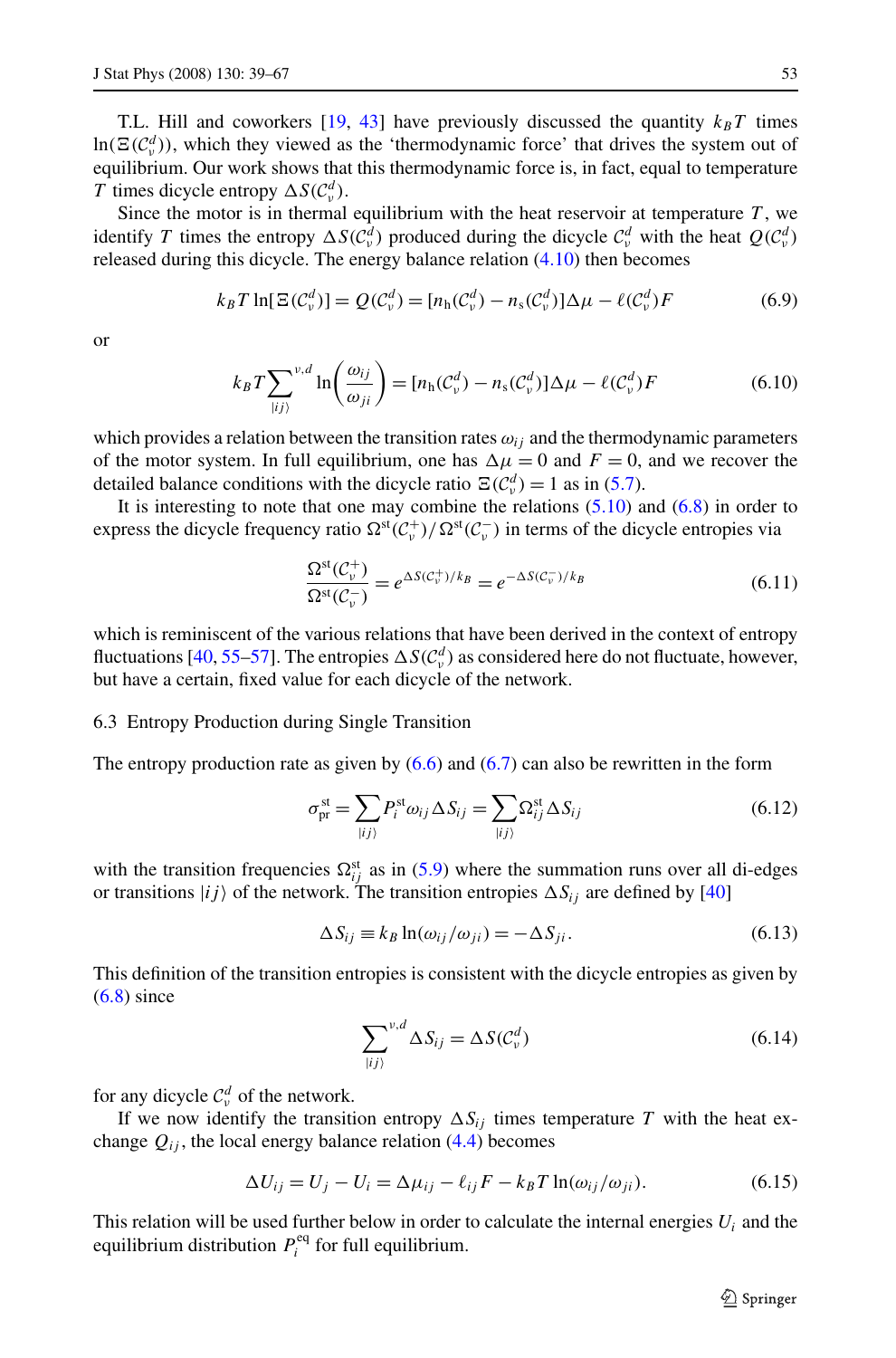# <span id="page-15-0"></span>**7 Local and Nonlocal Balance Conditions**

We will now change our point of view and interpret the relations  $(6.10)$  $(6.10)$  $(6.10)$  and  $(6.15)$  as balance *conditions* that one has to *impose* on the transition rates  $\omega_{ij}$  in order to obtain a dynamic or kinetic model that is consistent with thermodynamics. Since these conditions must apply, in particular, to the steady state of the system, we called them 'steady state balance conditions' in our previous work [\[16,](#page-27-0) [17\]](#page-27-0).

## 7.1 Nonlocal Balance Conditions for Dicycles

First, we will show that the energy balance relations  $(6.10)$  $(6.10)$  $(6.10)$  and  $(6.15)$  strongly affect the functional dependence of the transition rates  $\omega_{ij}$  on the activities [X] and on the load force *F*. As explained in Sect. [2](#page-3-0), the load force *F* acts parallel to the filament, and the externally applied force has the general form  $\vec{F}_{ex} = (F, \mathbf{F}_{\perp})$  as in [\(2.2](#page-4-0)) with the 2-dimensional force  $\mathbf{F}_{\perp} \equiv (F_{\perp y}, F_{\perp z})$  acting perpendicular to the filament. This perpendicular force may affect the transition rates  $\omega_{ij}$  if the strain arising from **F**<sub>⊥</sub> is sufficiently strong to deform the motor's molecular structure.

We now consider transition rates  $\omega_{ij} = \omega_{ij}(F, \mathbf{F}_{\perp})$  with arbitrary *F*- and **F**<sub>⊥</sub>-dependencies and decompose these rates according to

$$
\omega_{ij}(F, \mathbf{F}_{\perp}) \equiv \omega_{ij,0} \Phi_{ij}(F) \zeta_{ij}(F, \mathbf{F}_{\perp}) \tag{7.1}
$$

with the zero-force factor

$$
\omega_{ij,0} \equiv \omega_{ij} (F = 0, \mathbf{F}_{\perp} = \mathbf{0}),\tag{7.2}
$$

the load-dependent factor

$$
\Phi_{ij}(F) \equiv \omega_{ij}(F, \mathbf{F}_{\perp} = \mathbf{0})/\omega_{ij,0} \quad \text{with } \Phi_{ij}(0) = 1,
$$
\n(7.3)

and the additional factor

$$
\zeta_{ij}(F, \mathbf{F}_{\perp}) \equiv \omega_{ij}(F, \mathbf{F}_{\perp})/\omega_{ij}(F, \mathbf{F}_{\perp} = \mathbf{0}) \quad \text{with } \zeta_{ij}(F, \mathbf{0}) = 1 \tag{7.4}
$$

which depends on the perpendicular force **F**⊥. This parametrization generalizes the one used in [[16](#page-27-0), [17](#page-27-0)] where we ignored possible perpendicular force components.

When we insert the parametrization  $(7.1)$  of the transition rates into the dicycle ratio  $\Xi(\mathcal{C}_v^d)$  as defined by [\(5.6\)](#page-12-0), the dicycle ratio factorizes according to

$$
\Xi(\mathcal{C}_v^d) = \Xi_0(\mathcal{C}_v^d) \Xi_F(\mathcal{C}_v^d) \Xi_\perp(\mathcal{C}_v^d)
$$
\n(7.5)

with the zero-force dicycle ratio

$$
\Xi_0(\mathcal{C}_v^d) \equiv \prod_{|ij\rangle}^{v,d} \omega_{ij,0}/\omega_{ji,0},\tag{7.6}
$$

the load-dependent factor

$$
\Xi_F(\mathcal{C}_v^d) \equiv \prod_{|ij\rangle}^{v,d} \Phi_{ij}(F) / \Phi_{ji}(F),\tag{7.7}
$$

 $\mathcal{D}$  Springer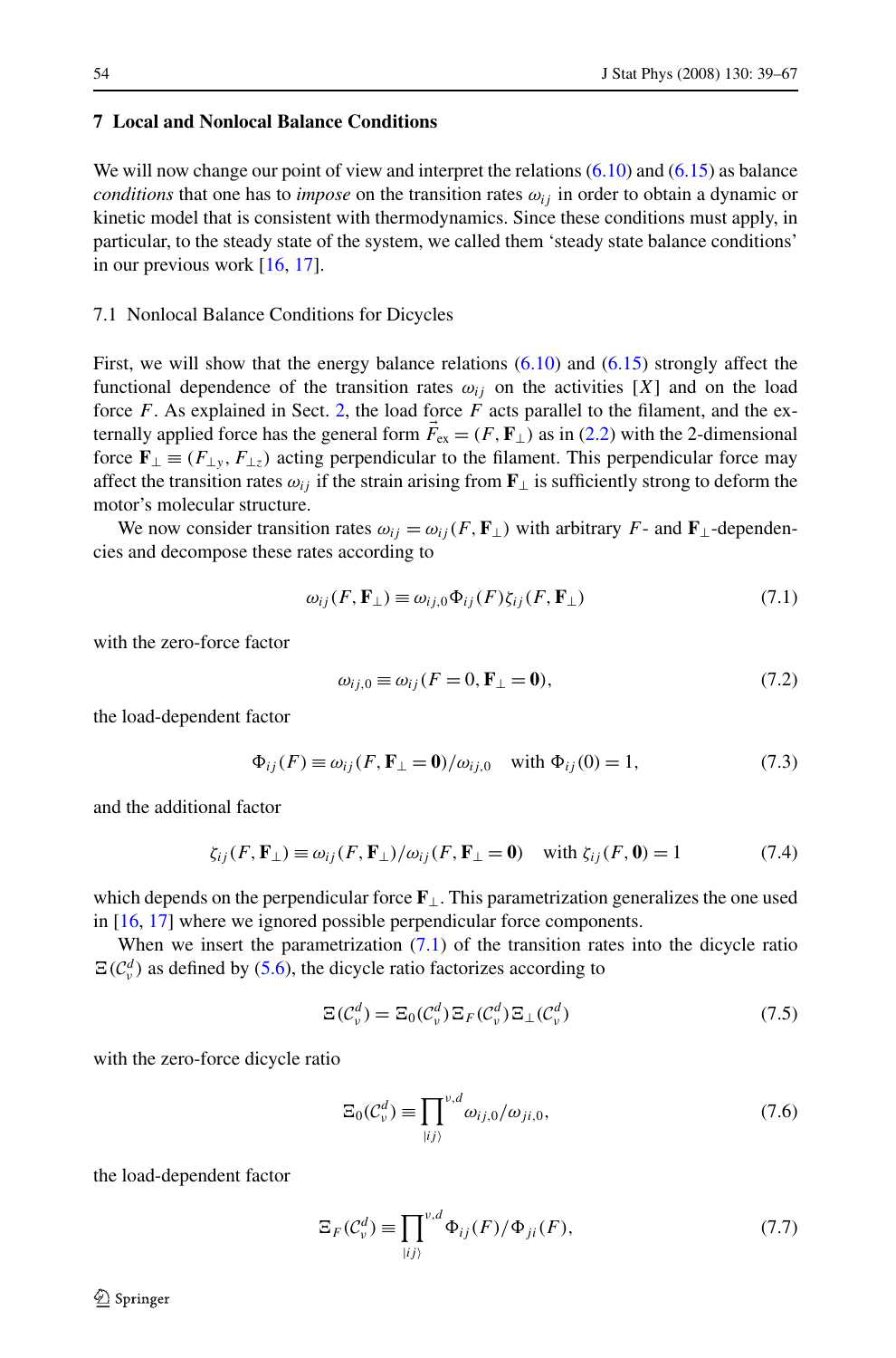<span id="page-16-0"></span>and

$$
\Xi_{\perp}(\mathcal{C}_{\nu}^{d}) \equiv \prod_{\vert ij \rangle}^{\nu,d} \zeta_{ij}(F, \mathbf{F}_{\perp}) / \zeta_{ji}(F, \mathbf{F}_{\perp}).
$$
\n(7.8)

Furthermore, when this factorized form of the dicycle ratio is inserted into the dicycle bal-ance relation ([6.10](#page-14-0)), this relation is decomposed into three parts. For  $F = 0$  and  $\mathbf{F}_{\perp} = \mathbf{0}$ , we obtain [\[16](#page-27-0)]

$$
k_B T \ln[\Xi_0(\mathcal{C}_v^d)] = \Delta \mu(\mathcal{C}_v^d) = [n_h(\mathcal{C}_v^d) - n_s(\mathcal{C}_v^d)] \Delta \mu \tag{7.9}
$$

which represents a balance condition for the zero-force transition rates  $\omega_{i,0}$  in terms of the chemical energy change  $\Delta \mu$  per hydrolyzed ATP molecule. For  $F \neq 0$  but  $\mathbf{F}_{\perp} = \mathbf{0}$ , the dicycle balance relation leads to the load-dependent balance condition [[16](#page-27-0)]

$$
k_B T \ln[\Xi_F(\mathcal{C}_v^d)] = -W_{\text{me}}(\mathcal{C}_v^d) = -\ell(\mathcal{C}_v^d)F\tag{7.10}
$$

which constrains the transition rate factors  $\Phi_{ij}(F)$  in terms of the load force *F*. Finally, for  $\mathbf{F}_{\perp} \neq \mathbf{0}$ , the dicycle balance condition ([6.10](#page-14-0)) implies

$$
k_B T \ln[\Xi_\perp(\mathcal{C}_v^d)] = 0 \tag{7.11}
$$

which represents a constraint on the additional force-dependent factors  $\zeta_{ij}(F, \mathbf{F}_{\perp})$ .

## 7.2 Local Balance Conditions for Single Transitions

Using the transition rate parametrization  $(7.1)$  $(7.1)$ , the local energy balance relation  $(6.15)$  $(6.15)$  becomes

$$
U_j - U_i = \Delta \mu_{ij} - k_B T \ln \left( \frac{\omega_{ij,0}}{\omega_{ji,0}} \right) - \ell_{ij} F - k_B T \ln \left( \frac{\Phi_{ij} \zeta_{ij}}{\Phi_{ji} \zeta_{ji}} \right).
$$
 (7.12)

We now request that the internal energies  $U_i$  (i) must not depend on the activities  $[X]$  and (ii) must be independent of both the load force *F* and the perpendicular force component  $F_{\perp}$ . The latter requirement implies

$$
\Phi_{ij}(F)/\Phi_{ji}(F) = e^{-\ell_{ij}F/k_BT} \tag{7.13}
$$

and

$$
\zeta_{ij}(F, \mathbf{F}_{\perp}) = \zeta_{ji}(F, \mathbf{F}_{\perp}).\tag{7.14}
$$

For the network models shown in Figs. [3](#page-6-0) and [4](#page-7-0), most of the transitions  $|ij\rangle$  correspond to chemical transitions without any mechanical step which implies  $\ell_{ij} = 0$ . In this case, the balance condition (7.13) for the load-dependent factors further simplifies and becomes

$$
\Phi_{ij}(F) = \Phi_{ji}(F) \quad \text{for } \ell_{ij} = 0. \tag{7.15}
$$

This relation provides a direct justification for the load-dependent transition rate factors  $\Phi_{ij}(F)$  as chosen in our previous study about kinesin [\[17\]](#page-27-0). In this latter case, we imposed the dicycle condition  $(7.10)$  on the transition rates and made the choice  $(7.15)$  since it was the simplest one that is compatible with this dicycle condition.

It is important to note that the absence of a partial mechanical step during the transition  $|ij\rangle$ , i.e.,  $\ell_{ij} = 0$ , does *not* imply that the transition rate  $\omega_{ij}$  is independent of force.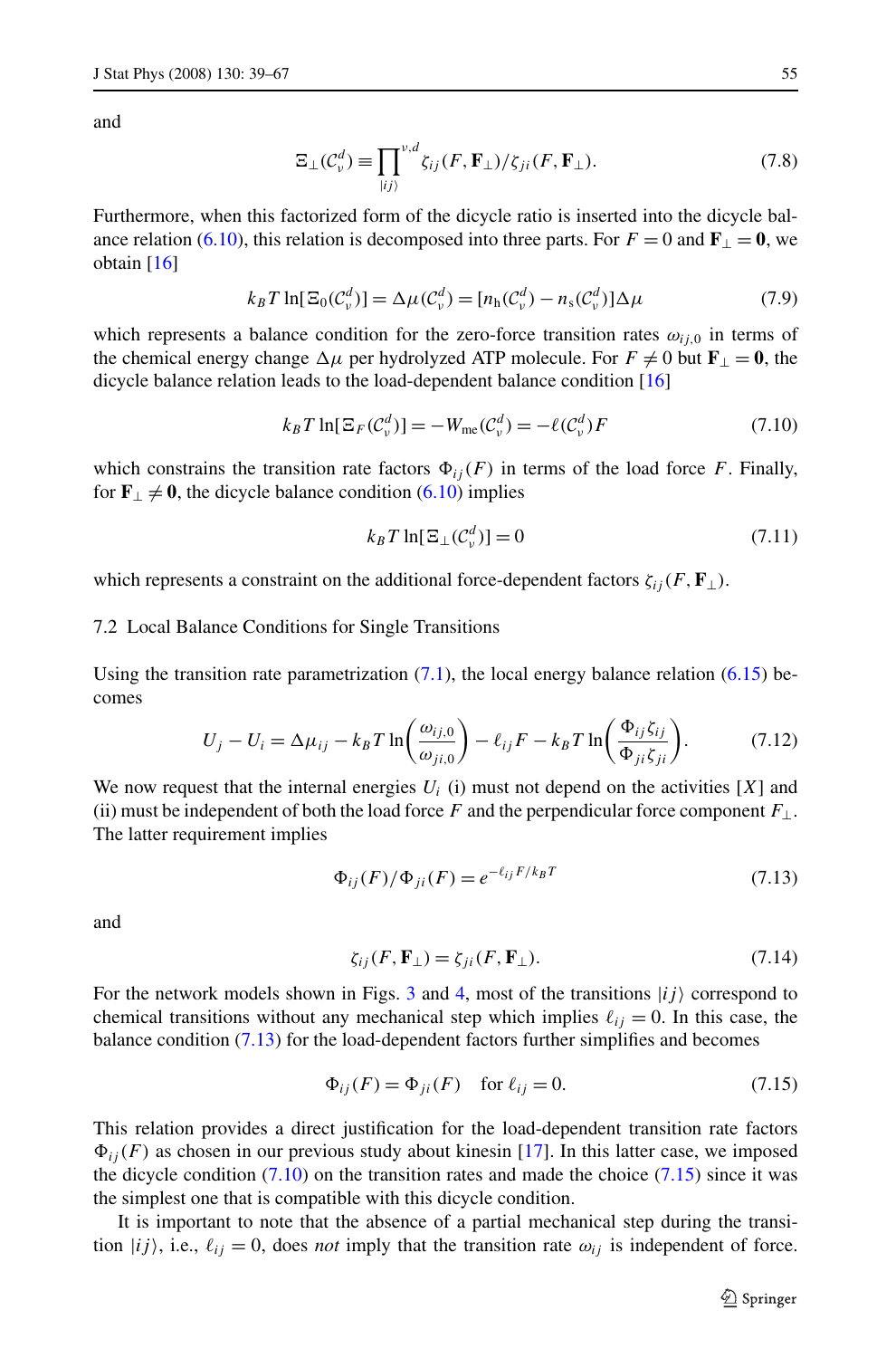<span id="page-17-0"></span>It only implies that the load-dependent factor  $\Phi_{ij}(F)$  and the additional factor  $\zeta_{ij}(F, \mathbf{F}_{\perp})$  of the transition rate  $\omega_{ij}$  are equal to the corresponding factors  $\Phi_{ii}(F)$  and  $\zeta_{ii}(F, \mathbf{F}_{\perp})$  of the rate  $\omega_{ii}$  for the reverse transition.

The requirement (i) that the internal energies must not depend on any activity [*X*] implies that the combination  $\exp[\Delta\mu_{ij}/k_BT]\omega_{ji,0}/\omega_{ij,0}$  is independent of [X]. The definition ([4.5](#page-9-0)) of  $\Delta \mu_{ij}$  together with the chemical potentials  $\mu(X) = k_B T \ln([X]/[X]^*)$  as in ([2.3\)](#page-4-0) then leads to the conclusion that

$$
\omega_{ij,0} \propto \begin{cases} [X]\omega_{ji,0} & \text{for binding of X during } |ij\rangle, \\ \omega_{ji,0}/[X] & \text{for release of X during } |ij\rangle, \end{cases}
$$
(7.16)

and that  $\omega_{ij,0}$  is independent of all [X] if the transition  $|ij\rangle$  does not involve the binding or release of any chemical species. Since the release of species  $X$  during  $|ij\rangle$  implies the binding of *X* during  $|ji\rangle$ , the two relations in (7.16) are, in fact, equivalent.

The release of species *X* from a catalytic motor domain is a thermally activated process and should not depend on the activity [*X*] in the particle reservoir (provided the binding of the chemical species *X* to one catalytic motor domain does not induce the release of *X* from another catalytic domain). Therefore, the zero-force transition rate  $\omega_{i,j,0}$  for the release of *X* should be independent of  $[X]$ . Together with the balance relation  $(7.16)$ , we then obtain the simple parametrizations

$$
\omega_{ij,0} = \begin{cases} \kappa_{ij} & \text{for release of X during } |ij\rangle, \\ \kappa_{ij}[X] & \text{for binding of X during } |ij\rangle \end{cases}
$$
(7.17)

which defines the [*X*]-independent transition rate constants  $\kappa_{ij}$ . The [*X*]-dependence of the zero-rate transition rates  $\omega_{i,j,0}$  as given by (7.17) is precisely what one would have chosen for physical adsorption of species [*X*] to the molecular motor without use of the local energy balance conditions [\[17\]](#page-27-0).

## **8 Energy Landscape of Internal Energies**

We will now express the internal energies  $U_i$  in terms of the other model parameters. First, the balance conditions  $(7.13)$  and  $(7.14)$  $(7.14)$  $(7.14)$  for the force-dependent factors of the transition rates imply that the local energy balance condition  $(7.12)$  attains the simpler form

$$
U_j - U_i = \Delta \mu_{ij} - k_B T \ln \left( \frac{\omega_{ij,0}}{\omega_{ji,0}} \right).
$$
 (8.1)

Second, using the definition [\(4.5](#page-9-0)) of  $\Delta \mu_{ij}$  and the parametrization (7.17) of the zero-force transition rates  $\omega_{i,j,0}$ , we finally obtain the internal energy differences

$$
\Delta U_{ij} = U_j - U_i = -k_B T \ln\left(\frac{[X]^* \kappa_{ij}}{\kappa_{ji}}\right)
$$
\n(8.2)

for binding of the chemical species  $X$  during the transition  $|ij\rangle$ ,

$$
\Delta U_{ij} = U_j - U_i = -k_B T \ln \left( \frac{\kappa_{ij}}{[X]^* \kappa_{ji}} \right)
$$
\n(8.3)

 $\mathcal{D}$  Springer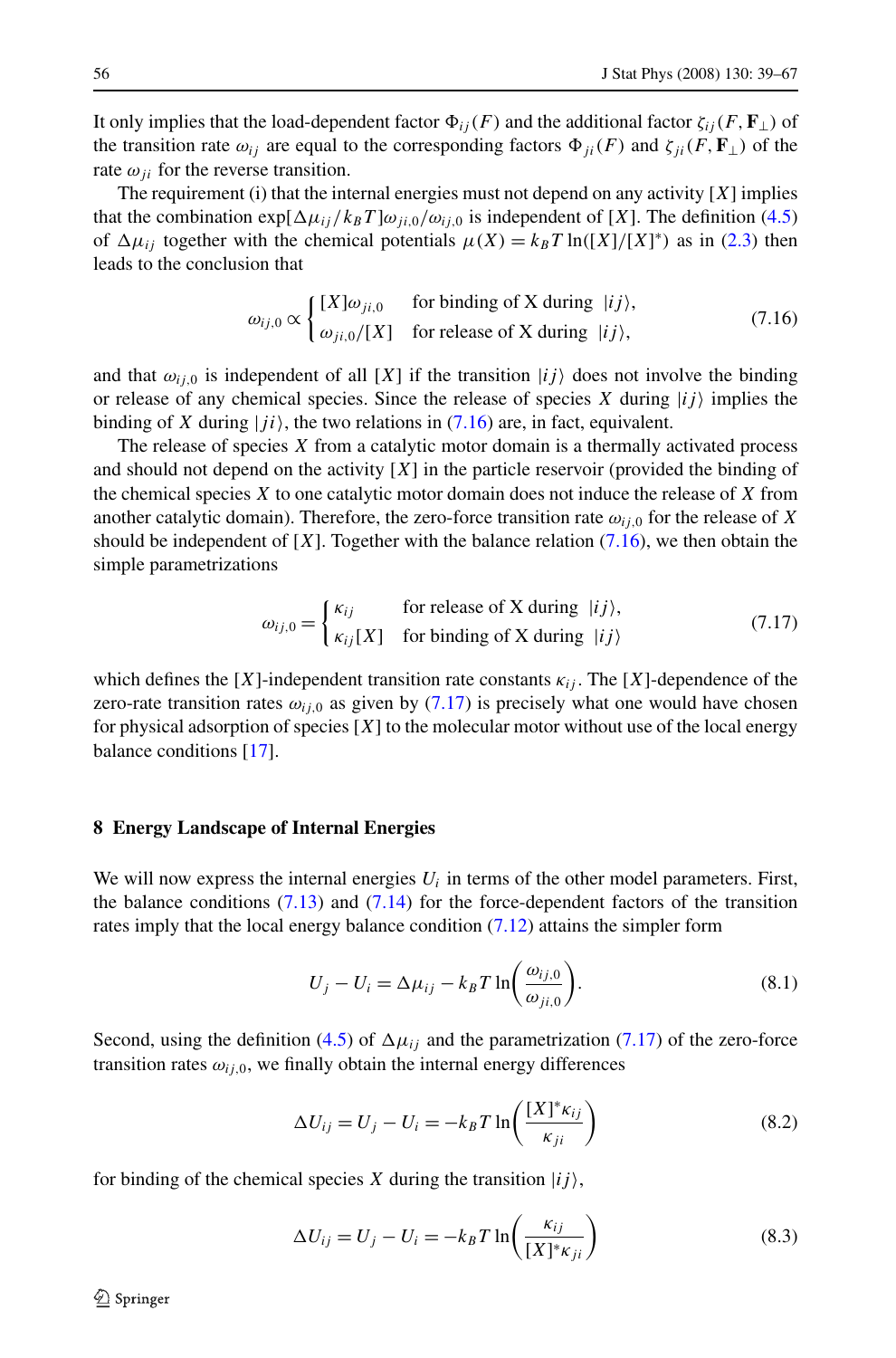<span id="page-18-0"></span>for release of the chemical species *X* during the transition  $|ij\rangle$ , and

$$
\Delta U_{ij} = U_j - U_i = -k_B T \ln\left(\frac{\kappa_{ij}}{\kappa_{ji}}\right)
$$
\n(8.4)

if the transition  $|ij\rangle$  does not involve any exchange with the particle reservoirs where  $[X]^*$ is again the activity scale as in [\(2.3](#page-4-0)). The internal energy differences  $\Delta U_{ii}$  as given by  $(8.2–8.4)$  $(8.2–8.4)$  $(8.2–8.4)$  determine the internal energies  $U_i$  of all motor states *i* up to an additive constant, say  $U<sub>o</sub>$ . It is convenient to choose this constant  $U<sub>o</sub>$  in such a way that the internal energy of a certain reference state  $i = a$  is identically zero. In this way, we obtain the complete energy landscape underlying the Markovian motor dynamics. As a consistency check, we will now consider the special case of full equilibrium, i.e., of chemical and mechanical equilibrium in addition to thermal equilibrium.

In chemical equilibrium with  $\Delta \mu = 0$ , the expression [\(4.8](#page-10-0)) for the chemical energy change  $\Delta \mu$ ( $C_v^d$ ) during the completion of dicycle  $C_v^d$  becomes

$$
\Delta \mu(C_v^d) = \sum_{|ij\rangle}^{v,d} \Delta \mu_{ij} = 0
$$
\n(8.5)

for any dicycle  $C_v^d$  of the network. We can then introduce chemical potentials  $\mu_i$  for each state *i* which satisfy

$$
\mu_j - \mu_i = \Delta \mu_{ij} \tag{8.6}
$$

with  $\Delta \mu_{ij} = 0$ ,  $+\mu(X)$ , or  $-\mu(X)$  as given by relation ([4.5\)](#page-9-0). For  $\Delta \mu = \mu(ATP)$  –  $\mu(P) - \mu(ADP) = 0$ , this set of linear equations determines the chemical potentials  $\mu_i$  up to an additive constant, say  $\mu_o$ . Using the chemical potentials  $\mu_i$ , we can now calculate the equilibrium distribution  $P_i^{\text{st}} = P_i^{\text{eq}}$  which applies to full equilibrium with  $\Delta \mu = 0$  and  $F = 0$ . In this situation, the energy balance relations [\(6.10\)](#page-14-0) reduce to the detailed balance conditions  $P_i^{\text{eq}} \omega_{ij,0} = P_j^{\text{eq}} \omega_{ji,0}$  as given by ([5.5\)](#page-11-0). If we insert this relation into the energy balance relation ([6.15](#page-14-0)) for the transition  $|i j \rangle$  together with  $\Delta \mu_{ij} = \mu_j - \mu_i$  and  $F = 0$ , we obtain

$$
\frac{P_i^{\text{eq}}}{P_j^{\text{eq}}} = \frac{\exp[-(U_i - \mu_i)/k_B T]}{\exp[-(U_j - \mu_j)/k_B T]}.
$$
\n(8.7)

Thus, the equilibrium distribution has the form

$$
P_i^{\text{eq}} = \frac{1}{Z} \hat{P}_i^{\text{eq}} \tag{8.8}
$$

with the unnormalized probabilities or Gibbs factors

$$
\hat{P}_i^{\text{eq}} \equiv \exp[-(U_i - \mu_i)/k_B T] \tag{8.9}
$$

and the partition function

$$
Z = \sum_{i} \hat{P}_{i}^{eq} = \sum_{i} \exp[-(U_{i} - \mu_{i})/k_{B}T].
$$
\n(8.10)

This equilibrium distribution is precisely what we would have obtained from a (restricted) grand canonical ensemble for the motor system which provides a nontrivial consistency check of the theory. The grand-canonical ensemble is restricted since each catalytic domain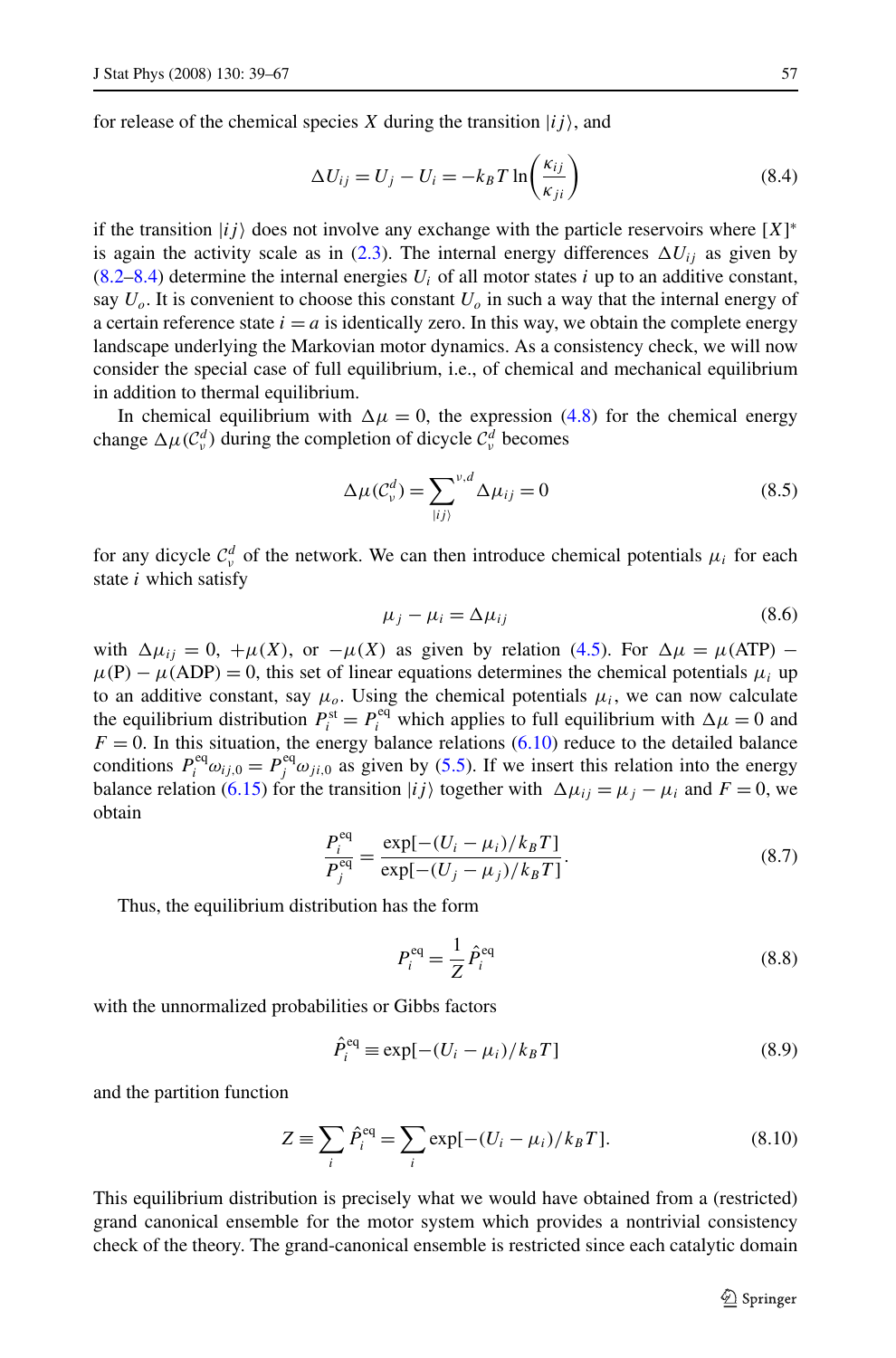<span id="page-19-0"></span>can bind at most a single ATP or ADP or the combination  $\Theta = \text{ADP/P}$ . Note that the distribution  $\{P_i^{\text{eq}}\}$  as given by [\(8.8](#page-18-0)) is independent of the additive constants  $U_o$  and  $\mu_o$  for the internal energies and chemical potentials. Indeed, if we added such constants in the exponent of the Gibbs factors  $\hat{P}_i^{\text{eq}}$ , they would be cancelled by the normalization via the partition function *Z*.

## **9 Constrained Equilibrium and Nonequilibrium**

In this final section, we will reinterpret the local energy balance conditions in terms of constrained equilibria between neighboring motor states. In general, these constrained equilibria can be extended towards trees of the network but not towards all of its cycles. As we try to extend the constrained equilibria to different cycles, we again encounter the nonlocal balance conditions that pinpoint chemical and/or mechanical nonequilibrium.

For each edge  $\langle ij \rangle$  of the network representation, the local energy balance relation as given by  $(6.15)$  $(6.15)$  $(6.15)$  can be rewritten in the form

$$
\frac{\omega_{ji}}{\omega_{ij}} = \frac{\exp[-U_i/k_B T]}{\exp[-U_j/k_B T]} e^{(-\Delta \mu_{ij} + \ell_{ij} F)/k_B T}.
$$
\n(9.1)

In full equilibrium with  $\Delta \mu_{ij} = \mu_j - \mu_i$  and  $F = 0$ , the motor system is characterized by transition rates  $\omega_{ij} = \omega_{ij,0}$  that satisfy the detailed balance condition

$$
\frac{\omega_{ji}}{\omega_{ij}} = \frac{\exp[-(U_i - \mu_i)/k_B T]}{\exp[-(U_j - \mu_j)/k_B T]} = \frac{P_i^{\text{eq}}}{P_j^{\text{eq}}}
$$
(9.2)

as follows from [\(5.5\)](#page-11-0) and ([8.7\)](#page-18-0). It is interesting to note that the relation  $\omega_{ii}/\omega_{ij} \sim$  $exp[(U_i - U_i)/k_B T]$  agrees with both classical transition-state theory and Kramers theory. Indeed, both theories lead to  $\omega_{ij} \sim \exp[-(U_{ba,ij} - U_i)/k_B T]$  and  $\omega_{ji} \sim$  $exp[-(U_{ba,ij} - U_j)/k_B T]$  with the energy barrier  $U_{ba,ij}$  but this latter barrier drops out from the ratio  $\omega_{ji}/\omega_{ij}$ .

Let us now use the local energy balance as given by  $(9.1)$  in order to define two probabilities  $P_a^{\text{ce}}$  and  $P_b^{\text{ce}}$  for two neighboring states  $i = a$  and  $j = b$  in close analogy to the detailed balance relation (9.2). The superscript 'ce' stands for 'constrained equilibrium' as will be explained in the next paragraph. Thus, for a given edge  $\langle ab \rangle$ , the probabilities  $P_a^{\text{ce}}$  and  $P_b^{\text{ce}}$ will be defined via

$$
\frac{\omega_{ba}}{\omega_{ab}} = \frac{\exp[-U_a/k_B T]}{\exp[-U_b/k_B T]} e^{(-\Delta \mu_{ab} + \ell_{ab} F)/k_B T} \equiv \frac{P_a^{\text{ce}}}{P_b^{\text{ce}}}.
$$
\n(9.3)

We have used the indices *a* and *b* rather than the indices *i* and *j* in order to emphasize that this definition applies to an arbitrary but fixed edge  $\langle ab \rangle$ .

For a given edge  $\langle ab \rangle$ , the two probabilities  $P_a^{\text{ce}}$  and  $P_b^{\text{ce}}$  defined by (9.3) have a rather intuitive interpretation in terms of a constrained equilibrium between the neighboring states *a* and *b*. Indeed, let us consider the subsystem  $[ab]$  consisting of the motor states *a* and *b* together with the transitions  $|ab\rangle$  and  $|ba\rangle$ . This subsystem is taken to be in thermal equilibrium with the heat reservoir at temperature *T*. If the chemical energy change  $\Delta \mu_{ab}$  during the transition  $|ab\rangle$  is zero, see relation [\(4.5](#page-9-0)), we do not couple the subsystem  $\lfloor ab \rfloor$  to any particle reservoir. On the other hand, if  $\Delta \mu_{ab} = \pm \mu(X)$ , we couple *ab* only to the particle reservoir for the chemical species *X*. Likewise, we couple the subsystem to the work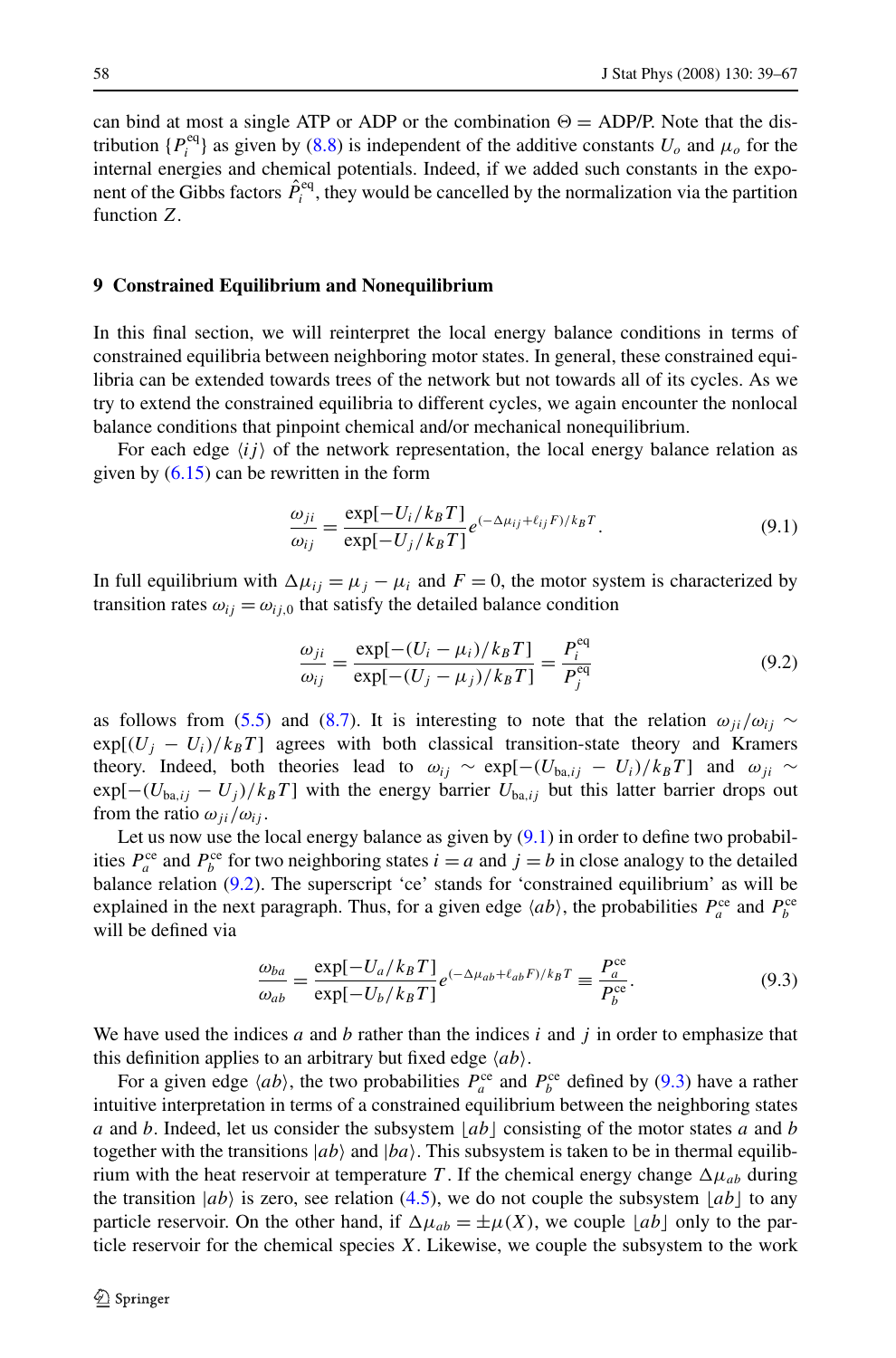<span id="page-20-0"></span>reservoir only if the mechanical displacement  $\ell_{ab} \neq 0$ . This constrained equilibrium of the subsystem  $\lfloor ab \rfloor$  is governed by the probabilities  $P_a^{\text{ce}}$  and  $P_b^{\text{ce}}$  which satisfy relation [\(9.3](#page-19-0)). Thus, the latter relation corresponds to the detailed balance condition for the constrained equilibrium of subsystem  $|ab|$ .

The concept of a constrained equilibrium between two neighboring states has been previously discussed by T.L. Hill in [\[19,](#page-27-0) [43](#page-28-0)] (who called it a 'hypothetical equilibrium'). His relations differ from ours in two ways. First, his constrained equilibrium relations are restricted to  $F = 0$  since he did not include a work reservoir. Second, in our notation, his relations have the form

$$
\frac{\omega_{ba}}{\omega_{ab}} = \frac{\exp[-H_a/k_B T]}{\exp[-H_b/k_B T]} e^{-\Delta \mu_{ab}/k_B T}
$$
(9.4)

where  $H_a$  and  $H_b$  are the Helmholtz free energies of the states *a* and *b* as defined in [\(4.2](#page-9-0)). A similar relation has been proposed more recently in [\[58\]](#page-28-0) where the Helmholtz free energy was replaced by the grand-canonical potential. In contrast, our theory leads to constrained equilibrium relations which depend on the internal energies  $U_a$  and  $U_b$  as in [\(9.3](#page-19-0)) rather than on the Helmholtz or grand-canonical free energies. Our result [\(9.3\)](#page-19-0) for the constrained equilibria is equivalent to energy conservation during the transition  $|ij\rangle$  together with the expression  $Q_{ij} = T \Delta S_{ij} = k_B T \ln(\omega_{ij}/\omega_{ji})$  for the heat exchange  $Q_{ij}$  during the transition  $|i j\rangle$ . The consistency of our scheme is confirmed by our explicit expressions for the internal energies as given by [\(8.2–](#page-17-0)[8.4](#page-18-0)).

There is one important difference between the relation [\(9.2](#page-19-0)) for full equilibrium and the relation ([9.3\)](#page-19-0) for constrained equilibrium. For full equilibrium, the probability ratio  $P_i^{\text{eq}}/P_j^{\text{eq}}$ depends only on the internal energy  $U_i$  and the chemical potential  $\mu_i$ , i.e., on quantities that characterize the individual motor states *i*. In contrast, the probability ratio  $P_a^{\text{ce}}/P_b^{\text{ce}}$  for the constrained equilibrium of subsystem  $|ab|$  also involves the chemical energy change  $\Delta \mu_{ab}$ and the mechanical work  $W_{\text{me},ab} = \ell_{ab}F$ , two quantities that characterize the transition  $|ab\rangle$ rather than the individual states *a* and *b*. As long as we consider a single subsystem  $|ab|$ , this difference is not crucial since we can then introduce chemical potentials  $\mu_a$  and  $\mu_b$  and load force potentials  $V_a$  and  $V_b$  via

$$
\Delta \mu_{ab} \equiv \mu_b - \mu_a \quad \text{and} \quad \ell_{ab} F \equiv V_b - V_a. \tag{9.5}
$$

In fact, it is possible to extend this latter definition to all edges of a spanning tree of the network graph  $\mathbb{G}$ . Such a tree consists of all  $N_s$  motor states (or vertices) together with  $N_s - 1$  edges, which form a subgraph without any cycle, see, e.g., [\[59\]](#page-28-0).

However, as soon as we add another edge to such a spanning tree and close one cycle of the network, say  $C_n$ , the chemical potentials  $\mu_a$  can only be defined on the whole subgraph if

$$
\Delta \mu(C_n^d) = \sum_{|ab\rangle}^{n,+} \Delta \mu_{ab} = 0,\tag{9.6}
$$

i.e., if the cycle  $C_n$  is in chemical equilibrium. Likewise, the load force potentials  $V_a$  can only be defined for the subgraph including  $C_n$  if

$$
W_{\text{me}}(\mathcal{C}_n^d) = \sum_{|ab\rangle}^{n,+} \ell_{ab} F = 0, \tag{9.7}
$$

i.e., if the cycle  $C_n$  is in mechanical equilibrium.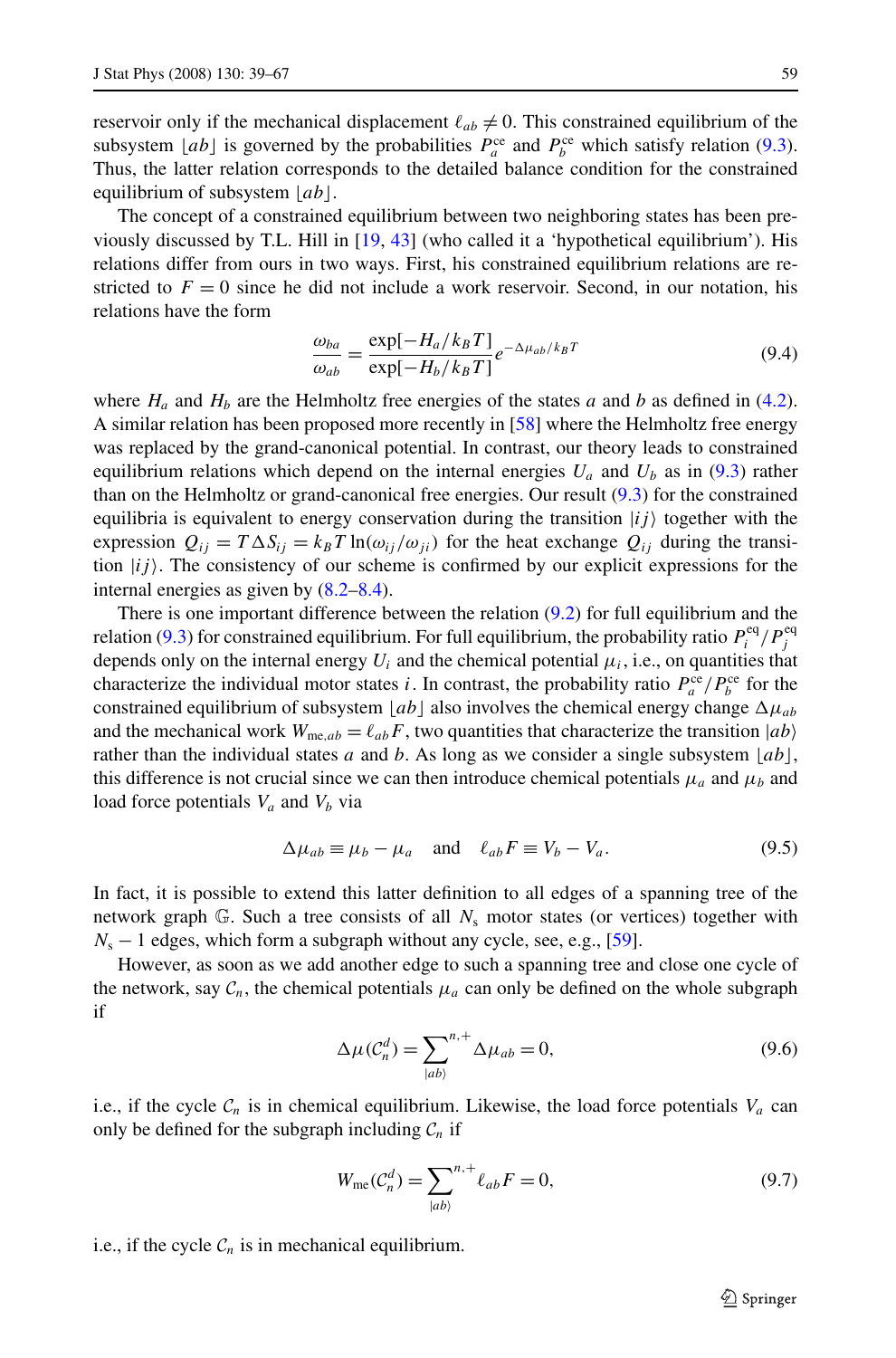The conditions  $(9.6)$  and  $(9.7)$  $(9.7)$  for chemical and mechanical equilibrium of single cycles were previously introduced in Sect. [4.3](#page-10-0) and are directly related to the cycle classification in Sect.  $3.3$ . A thermal slip cycle  $C_n$  is both in chemical and in mechanical equilibrium. A mechanical slip cycle  $C_n$  is in chemical equilibrium but in mechanical nonequilibrium, i.e.,  $W_{\text{me}}(\mathcal{C}_n^d) \neq 0$ . A dissipative slip cycle  $\mathcal{C}_n$  is in mechanical equilibrium but in chemical nonequilibrium, i.e.,  $\Delta \mu(C_n^d) \neq 0$ . Finally, a chemomechanical cycle is both in mechanical and in chemical nonequilibrium.

In order to discuss the global situation corresponding to the whole network, let us recall some additional terminology as used in graph theory, see, e.g., [\[59\]](#page-28-0). We decompose the network graph G into a certain spanning tree T and its cotree  $T^c$ , which consists of all edges of  $\mathbb{G}$  not contained in T. If the network has  $N_e$  edges, the cotree  $T<sup>c</sup>$  has  $N_e<sup>c</sup> = N_e - N_s + 1$ edges denoted by  $\epsilon_n^c$  with  $n = 1, 2, ..., N_e^c$ . When we add the edge  $\epsilon_n^c$  to the spanning tree  $\mathcal{T}$ , we obtain a subgraph of  $\mathbb G$  which contains the cycle  $\mathcal C_n$  but no other cycle. The set of cycles  $C_n$  with  $n = 1, 2, \ldots, N_e^c$  forms a so-called fundamental set of cycles; all other cycles of the network can be obtained by cycle addition which corresponds to the operation of symmetric difference applied to the edge sets of these cycles. In general, the symmetric difference of two sets *A* and *B* is defined by  $A + B \equiv (A \cup B) \setminus (A \cap B)$ .

If the constrained chemical equilibrium  $(9.6)$  $(9.6)$  holds for all cycles  $C_n$  of a certain fundamental set of cycles, it holds for all cycles of the network which implies that the motor is in chemical equilibrium and  $\Delta \mu = 0$ . Likewise, if the constrained mechanical equilibrium  $(9.7)$  $(9.7)$  holds for all cycles  $C<sub>n</sub>$  of the fundamental set, it holds for all cycles of the network which implies that the motor is in mechanical equilibrium and  $F = 0$ . Finally, if constrained chemical as well as mechanical equilibrium holds for all cycles  $C_n$  of the fundamental set, the motor is in full equilibrium and we can extend the constrained equilibrium condition ([9.3\)](#page-19-0) for the subsystem [*ab*] to the whole network with equilibrium probabilities  $P_a^{\text{ce}} = P_a^{\text{eq}}$ and  $P_b^{\text{ce}} = P_b^{\text{eq}}$  for all edges  $\langle ab \rangle$  and dicycle ratios  $\Xi(\mathcal{C}_v^d) = 1$  for all dicycles  $\mathcal{C}_v^d$  as in [\(5.7](#page-12-0)).

On the other hand, as soon as we encounter any cycle  $C_n$  for which the constrained chemical equilibrium  $(9.6)$  and/or the constrained mechanical equilibrium  $(9.7)$  $(9.7)$  does not hold, we can no longer extend the definitions  $(9.5)$  $(9.5)$  for the chemical potentials  $\mu_a$  and/or the load force potentials *Va* to the whole subgraph. This break-down of constrained equilibrium, which implies dicycle ratios  $\Xi(\mathcal{C}_n^d) \neq 1$ , is precisely revealed by the nonlocal balance conditions as given by  $(6.9)$  $(6.9)$  and  $(6.10)$ .

#### **10 Summary and Outlook**

In summary, our theoretical framework has three basic ingredients as discussed in Sects. [2](#page-3-0)[–4:](#page-8-0) (i) The thermodynamic description of the motor and its reservoirs; (ii) Network representations of the motor based on the motor states  $i$  and the transitions  $|ij\rangle$  from state  $i$ to state  $j$ ; and (iii) The energy balance relations  $(4.4)$  $(4.4)$  and  $(4.10)$  $(4.10)$  $(4.10)$  for single transitions and dicycles of the network, respectively. The basic ingredients (i)–(iii) are rather general and do not involve any assumptions about the motor dynamics. In order to proceed any further, one has to consider a specific dynamics of the motor molecule.

In Sect. [5,](#page-11-0) we considered the presumably simplest motor dynamics in terms of a continuous-time Markov process on the network of motor states. This dynamics allows us to calculate various steady state properties such as the entropy produced by the motor during a completed dicycle and during a single transition as given by ([6.8\)](#page-13-0) and [\(6.13\)](#page-14-0), respectively. When we identify the entropy produced during a completed dicycle with the heat exchange during this dicycle, we obtain the energy balance relation ([6.10](#page-14-0)) between the dicycle ratio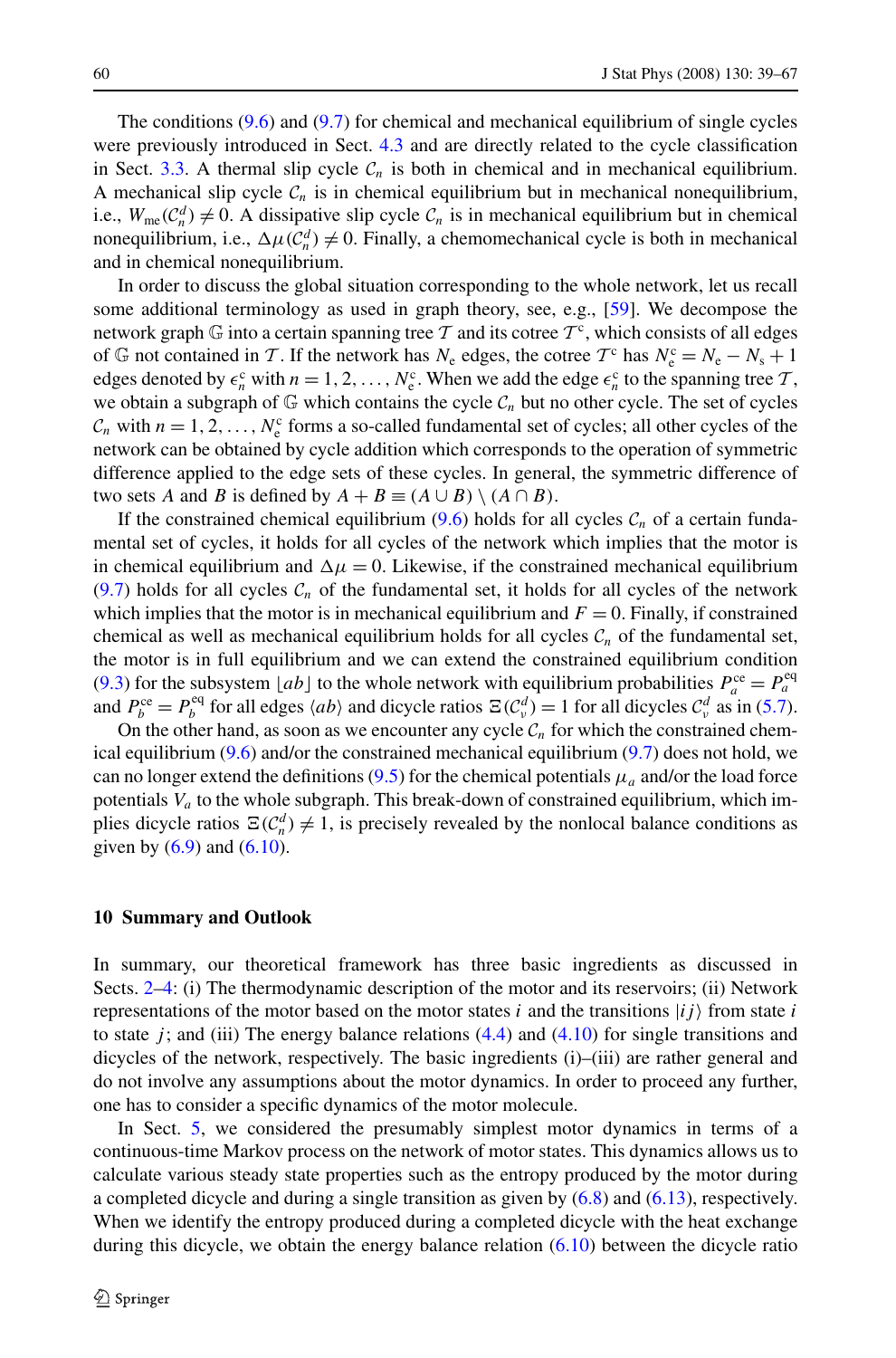$\Xi(\mathcal{C}_v^d)$  of the transition rates and the thermodynamic control parameters. When we identify the transition entropy with the heat exchange during the transition  $|ij\rangle$ , we obtain the local energy balance relation [\(6.15\)](#page-14-0) between the internal energy difference  $U_j - U_i$ , the chemical energy change  $\Delta \mu_{ij}$ , the mechanical work  $\ell_{ij}F$ , and the transition rate ratio  $\omega_{ij}/\omega_{ji}$ .

In Sect. [7](#page-15-0), we viewed the energy balance relations [\(6.10\)](#page-14-0) and ([6.15](#page-14-0)) as balance *conditions* that have to be satisfied by the transition rates  $\omega_{ij}$  in order to obtain a dynamic model that is consistent with thermodynamics. These conditions have several important consequences. First, the nonlocal balance conditions  $(7.9)$  $(7.9)$  and  $(7.10)$  $(7.10)$  $(7.10)$  relate (i) the zero-force transition rates  $\omega_{i,j}$  of a dicycle to the overall energy change  $\Delta \mu$  per ATP hydrolyis and (ii) the loaddependent factors  $\Phi_{ij}$  to the load force *F*. Thus, using these balance conditions, one can estimate unknown transition rates of the motor in terms of known ones as we have previously shown for kinesin  $[17]$  $[17]$  $[17]$ . Second, the local balance conditions  $(7.12)$  and the obvious requirement that the internal energies  $U_i$  must be independent of the concentrations or activities [*X*] and of the load force *F* lead to rather strong constraints on the dependence of the transition rates  $\omega_{ij}$  on these thermodynamic parameters: (i) to the parametrization ([7.17](#page-17-0)) for the zero-force transition rates  $\omega_{ij,0}$ , (ii) to the condition  $\Phi_{ij}/\Phi_{ji} = \exp[-\ell_{ij}F/k_BT]$  for the load-dependent factors  $\Phi_{ij} = \Phi_{ij}(F)$  as in ([7.13](#page-16-0)), and (iii) to the simple relation  $\zeta_{ij} = \zeta_{ji}$ for the additional force-dependent factors  $\zeta_{ij}(F, \mathbf{F}_{\perp})$  as in [\(7.14\)](#page-16-0). Third, the local balance condition [\(7.12\)](#page-16-0) allows us to determine the internal energies  $U_i$  of the motor, see ([8.2](#page-17-0)[–8.4](#page-18-0)), and the equilibrium distribution as given by [\(8.8](#page-18-0)).

Finally, we have reinterpreted the local balance conditions in terms of constrained equilibria between neighboring motor states, see relation ([9.3](#page-19-0)). When we combine these constrained equilibria and try to extend them to the whole network, we detect chemical and/or mechanical nonequilibrium as soon as we encounter cycles  $C_n$  with  $\Delta \mu (C_n^d) \neq 0$  and/or  $W_{\text{me}}(\mathcal{C}_n^d) \neq 0$ , compare the relations ([9.6](#page-20-0)) and ([9.7\)](#page-20-0). These relations are equivalent to the nonlocal balance conditions as given by [\(7.9\)](#page-16-0) and ([7.10](#page-16-0)).

The theoretical framework presented here is very economical and incorporates the "principle of Occam's razor". It involves only two types of parameters: (i) thermodynamic parameters that characterize the different reservoirs and (ii) the transition rates  $\omega_{ij}$  that govern the motor dynamics. Both types of parameters can be measured, at least in principle, and all other quantities that appear in our theory can be expressed in terms of these parameters. In particular, these two types of parameters also determine the landscape of internal energies  $U_i$ : Indeed, inspection of  $(8.2–8.4)$  $(8.2–8.4)$  $(8.2–8.4)$  shows that the internal energies  $U_i$  can be expressed in terms of the rate constants  $\kappa_{ij}$  and the activity scales  $[X]^*$ . Thus, the energy landscape  ${U_i}$  must not be considered as an independent set of parameters. The latter remark also applies to ratchet models with spatially localized transitions since these latter models are equivalent to the network models considered here as shown in [[28](#page-27-0), [29](#page-27-0)].

As mentioned in the introduction, our theoretical approach has already been successfully applied to the molecular motor kinesin [[16–18\]](#page-27-0). Most of the experimental results on kinesin can be understood in terms of the 6-state network as in Fig. [4\(](#page-7-0)c) which we display in a slightly different way in Fig. [5\(](#page-23-0)a). In order to understand the strong decrease of the motor velocity with increasing ADP concentration  $[15]$  $[15]$  $[15]$ , we found it necessary to enlarge the state space and to include another motor state in which both motor domains are occupied by ADP; the resulting 7-state model is shown in Fig. [5](#page-23-0)(b). Both the 6-state and the 7-state model have the simplifying feature that they involve only a single mechanical step represented by the broken edge  $(25)$ . Using these network representations, one can calculate all motor properties that have been observed in single molecule experiments [\[17\]](#page-27-0) and determine additional properties such as ATP hydrolysis rate and motor efficiency [[60](#page-28-0)] as well as the sojourn (or waiting) time distribution for the effective stochastic process that consists of the mechanical steps alone [\[61\]](#page-28-0).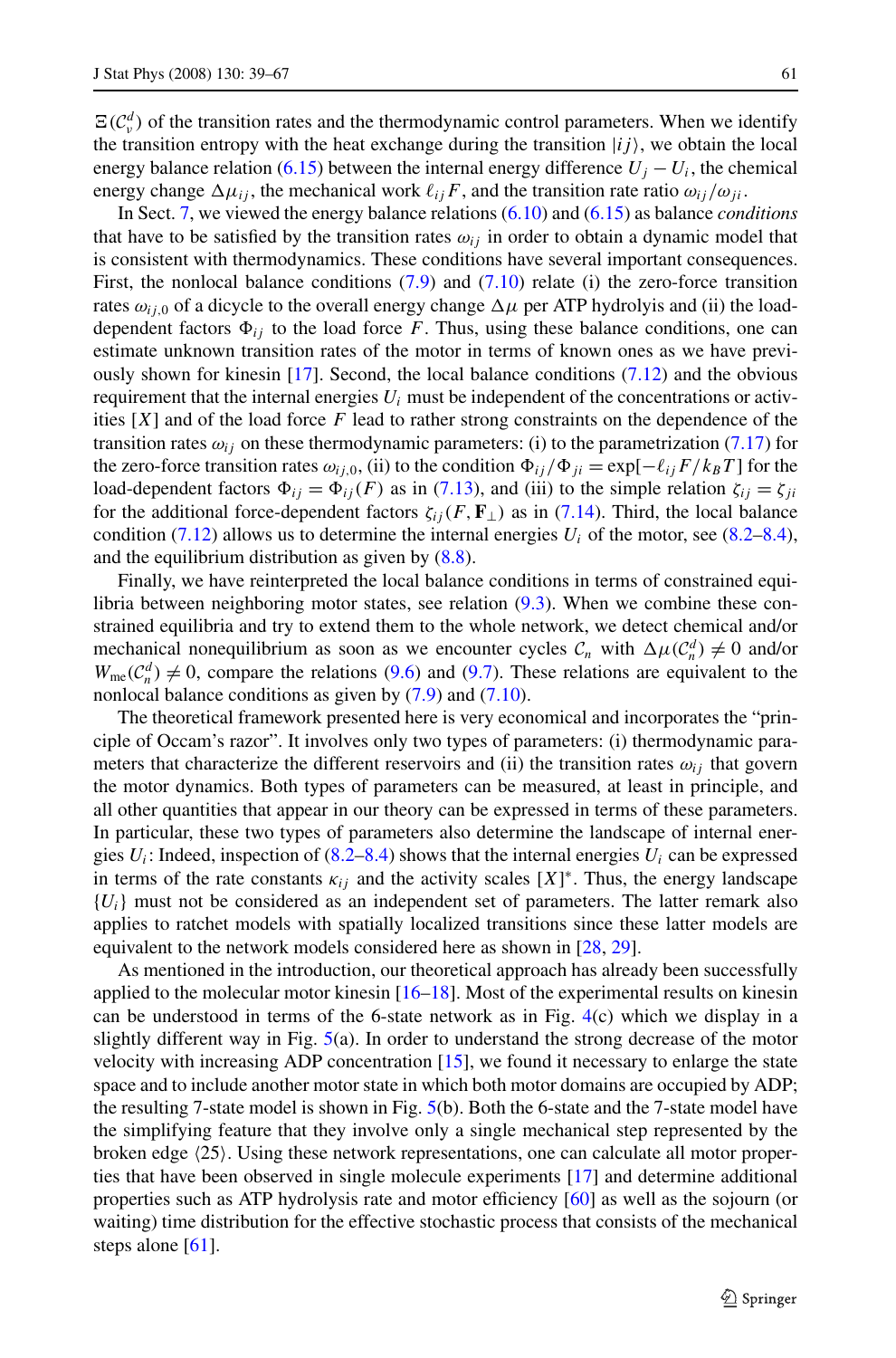<span id="page-23-0"></span>

**Fig. 5** Network models for kinesin: (**a**) 6-state network as in Fig. [4\(](#page-7-0)c) with two chemomechanical cycles, the forward cycle  $\mathcal{F} = \langle 12561 \rangle$  and the backward cycle  $\mathcal{B} = \langle 23452 \rangle$ . The direction of the forward mechanical step is now indicated by the *black arrow* and the direction of the ATP hydrolysis by *white double-arrows*; and (**b**) 7-state network with two additional chemomechanical cycles, the additional forward cycle  $\mathcal{F}_{DD} = \langle 12712 \rangle$  and the additional backward cycle  $\mathcal{B}_{DD} = \langle 27452 \rangle$ . In the limit of small ADP concentration, the observed dependence of the motor properties on the load force arises from the competition of the forward cycle  $\mathcal F$  and the backward cycle  $\mathcal B$ . In the limit of small load force, on the other hand, the available experimental data on the ADP dependence of the motor velocity can be understood from the concerted action of the two forward cycles  $\mathcal F$  and  $\mathcal F_{DD}$  [[17\]](#page-27-0). The unbinding (UB) of the motor from the filament is most likely to occur from the weakly bound state (D, D)

It would also be interesting to abandon the assumption of a continuous-time Markov process, which is governed by the exponential distribution  $P(\tau_i) = (1/\langle \tau_i \rangle) \exp[-\tau_i/\langle \tau_i \rangle]$ for the sojourn (or dwell) time  $\tau_i$  of motor state *i* as in ([5.1\)](#page-11-0), and to consider more general, nonexponential distributions  $P(\tau_i) = P^{ne}(\tau_i)$ . Indeed, for real motor molecules, the distributions  $P(\tau_i)$  must vanish for small  $\tau_i$  in contrast to the exponential distribution of the Markov process as given by [\(5.1\)](#page-11-0). In addition, since each motor state *i* contains many substates *(i,k)*, see Sect. [4.1](#page-9-0), the sojourn time distribution  $P(\tau_i)$  might be governed by more than one time scale. The theoretical framework described here strongly suggests that the corresponding non-Markov process will again be characterized by local and nonlocal balance relations as in ([6.10](#page-14-0)) and [\(6.15\)](#page-14-0) provided the transition rates  $\omega_{ij}$  are replaced by  $\pi_{ij}/\langle \tau_i \rangle$  as in ([5.3](#page-11-0)) and the average values  $\langle \tau_i \rangle$  of the sojourn times are calculated using the distributions  $P^{\text{ne}}(\tau_i)$ .

Other two-headed motors could be modelled in a rather similar fashion as kinesin. Myosin V, for example, has two catalytic domains as well and, thus, would be described by the same network of chemical transitions as in Fig.  $4(a)$  $4(a)$ . Dynein, on the other hand, has several ATP binding domains per head and, thus, may have  $M > 2$  catalytically active domains. In the latter case, one would have to consider a more complex state space with 3*<sup>M</sup>* states. Likewise, one might apply our approach to motors that couple ATP hydrolysis with work against a concentration gradient. A prominent example is provided by  $F_0F_1$ -ATPase which has been studied in some detail using the framework of ratchet or Fokker-Planck models [[62\]](#page-28-0). Finally, it would be desirable to extend the theoretical framework presented here to the growth of cytoskeletal filaments, for which the number *M* of catalytic domains is not fixed but grows with the filament length.

**Acknowledgements** We thank Angelo Valleriani for stimulating discussions as well as Frank Jülicher and Udo Seifert for useful correspondence. S.L. was supported by the EC sixth Framework Program (STREP Contract No. NMP4-CT-2004-516989).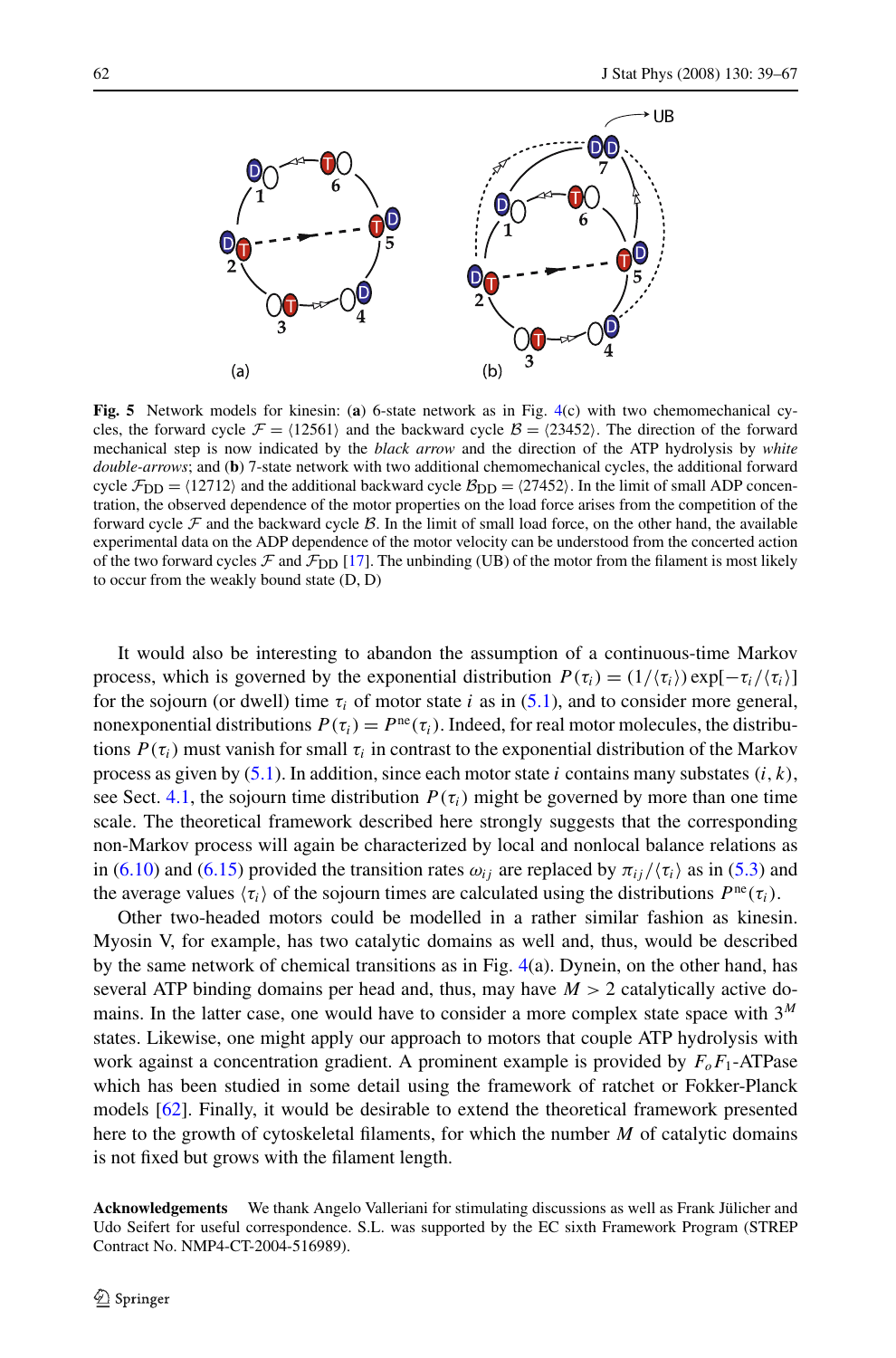## <span id="page-24-0"></span>**Appendix: Single Catalytic Motor Domain**

In this appendix, we will discuss the simple example of a single catalytic motor domain as shown in Fig. [3.](#page-6-0) The 4-state network in Fig.  $3(a)$  $3(a)$  was previously used by T.L. Hill [[19](#page-27-0)] to model a generic ATPase that does not perform any mechanical work. We will first review the energy balance relation for the 4-state network and then show that the reduction of the 4-state to the 3-state network does not change the energy transduction of the ATPase cycle.

#### 11.1 Energy Transduction in 4-State Network

For the 4-state network in Fig. [3\(](#page-6-0)a), the dissipative slip dicycle  $\mathcal{D}_{4s}^+$  = |ETODE) is governed by the energy balance relation

$$
Q(\mathcal{D}_{4s}^+) = T \Delta S(\mathcal{D}_{4s}^+) = k_B T \ln \left( \frac{\omega_{ET} \omega_{T\Theta} \omega_{\Theta D} \omega_{DE}}{\omega_{TE} \omega_{\Theta T} \omega_{D\Theta} \omega_{ED}} \right) = \Delta \mu.
$$
 (11.1)

This relation is intuitively obvious. The catalytic domain obtains the chemical energy  $\Delta \mu$  by hydrolyzing one ATP molecule during one completed dicycle  $\mathcal{D}^+_{4s}$ , and this chemical energy is completely converted into heat in the absence of any mechanical work.

The last equality in the energy balance relation  $(11.1)$  has been previously derived by T.L. Hill in [\[19\]](#page-27-0) using the following line of reasoning. First, he assumed that all transitions  $|ij\rangle$ , which involve the binding of one of the chemical species  $X = ATP$ , ADP or P, have transition rates  $\omega_{ij}$  that are proportional to the activity or molar concentration [X] whereas all other rates  $\omega_{ij}$  are independent of [X]. Second, using this parametrization of the transition rates in the detailed balance condition  $k_B T \ln[\Xi(\mathcal{D}_{4s}^+)] = 1$  as in ([5.7\)](#page-12-0), Hill obtained

$$
\frac{\kappa_{\text{ET}} \kappa_{\text{TO}} \kappa_{\text{OD}} \kappa_{\text{DE}}}{\kappa_{\text{TE}} \kappa_{\text{DT}} \kappa_{\text{DO}} \kappa_{\text{ET}}} = \frac{[\text{ADP}][\text{P}]}{[\text{ATP}]} \bigg|^{eq} = K^{eq} \tag{11.2}
$$

where the last equality follows from the relation ([2.6\)](#page-5-0) for the equilibrium constant  $K^{eq}$ . Finally, combining this relation between the rate constants and the equilibrium constant with the thermodynamic relation  $(2.5)$  $(2.5)$ , Hill concludes that the relation  $(11.1)$  holds for any state of the system. This line of reasoning was extended to general biochemical networks in  $[63, 64]$  $[63, 64]$  $[63, 64]$  $[63, 64]$ . Obviously, our derivation of  $(11.1)$  is different and relies on the energy balance during the completion of dicycle  $\mathcal{D}_{4s}^+$  together with the identity  $Q(\mathcal{D}_{4s}^+) = T \Delta S(\mathcal{D}_{4s}^+)$ .

## 11.2 Reduction to 3-State Network

Now, let us assume that we have determined the transition rates  $\omega_{ij}$  of the 4-state network in Fig.  $3(a)$  $3(a)$  in such a way that they satisfy the energy (or steady state) balance condition (11.1). We now reduce this 4-state network and eliminate the state  $\Theta$  which leads to the 3-state network in Fig. [3](#page-6-0)(b). How do we have to choose the transition rates of the reduced 3-state network in order to preserve the thermodynamic consistency of the 4-state network?

For the [3](#page-6-0)-state network in Fig. 3(b), the dissipative slip dicycle  $\mathcal{D}_{3s}^+$  = |ETDE) is governed by the energy balance relation

$$
Q(\mathcal{D}_{3s}^+) = T \Delta S(\mathcal{D}_{3s}^+) = k_B T \ln \left( \frac{\omega_{\text{ET}} \omega_{\text{TD}} \omega_{\text{DE}}}{\omega_{\text{TE}} \omega_{\text{DT}} \omega_{\text{ED}}} \right) = \Delta \mu. \tag{11.3}
$$

 $\bigcirc$  Springer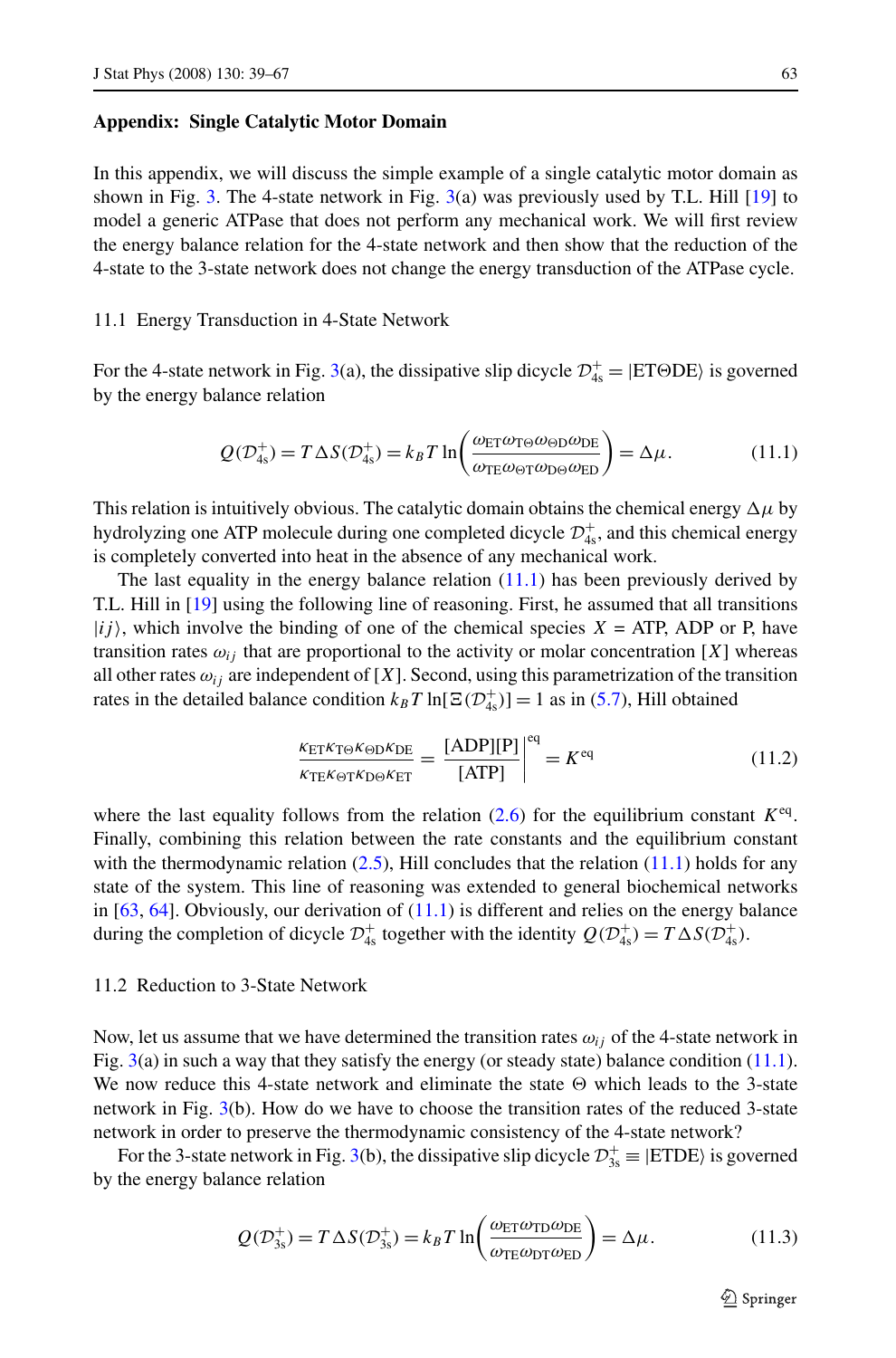We now require that both networks describe the same energy transduction for the same value of  $\Delta \mu$ . Comparison of the two steady state balance conditions [\(11.1\)](#page-24-0) and ([11.3](#page-24-0)) then implies the constraint

$$
\frac{\omega_{\text{TD}}}{\omega_{\text{DT}}} = \frac{\omega_{\text{T}\Theta}\omega_{\text{OD}}}{\omega_{\text{OT}}\omega_{\text{D}\Theta}}
$$
(11.4)

for the transition rates  $\omega_{\text{TD}}$  and  $\omega_{\text{DT}}$  of the 3-state network in terms of the transition rates  $\omega_{\text{TO}}$ ,  $\omega_{\text{OT}}$ ,  $\omega_{\text{OD}}$  and  $\omega_{\text{DO}}$  of the 4-state network.

The relation (11.4) may also be expressed in terms of the transition entropies  $\Delta S_{ij}$  =  $k_B \ln(\omega_{ij}/\omega_{ji})$  or the corresponding heat exchanges  $Q_{ij} = T \Delta S_{ij}$  which leads to

$$
\Delta S_{\rm TD} = \Delta S_{\rm T\Theta} + \Delta S_{\rm \Theta D} \quad \text{or} \quad Q_{\rm TD} = Q_{\rm T\Theta} + Q_{\rm \Theta D}.
$$
 (11.5)

This gives a direct physical interpretation of the constraint (11.4): When we combine the hydrolysis transition  $|T\Theta\rangle$  with the P release transition  $| \Theta D \rangle$  into the new, effective transition  $|TD\rangle$ , we want the heat  $Q_{TD}$  exchanged during the transition  $|TD\rangle$  to be equal to the sum of the two heats exchanged during the transitions  $|T\Theta\rangle$  and  $|\Theta D\rangle$ .

Furthermore, using the local balance conditions [\(6.15\)](#page-14-0), we also find that the constraint (11.4) implies the relation

$$
\Delta U_{\rm TD} = -\mu(\mathbf{P}) - k_B T \ln \left( \frac{\omega_{\rm TD}}{\omega_{\rm DT}} \right) = \Delta U_{\rm T\Theta} + \Delta U_{\rm \Theta D} \tag{11.6}
$$

between the internal energy differences  $\Delta U_{\text{TO}}$  and  $\Delta U_{\text{OD}}$  in the 4-state model and the internal energy difference  $\Delta U_{\text{TD}}$  in the 3-state model. Thus, the constraint (11.4) ensures that the energy landscape of the remaining states E, T, and D is not affected by the elimination of the state  $\Theta$ .

#### **Glossary of Mathematical Symbols**

- ADP adenosine diphosphate.
- ATP adenosine triphosphate.
- $\beta$  chemomechanical backward cycle in Figs. [4](#page-7-0) and [5.](#page-23-0)
- C*<sup>ν</sup>* cycle of network graph labeled by index *ν*.
- $\mathcal{C}^d_\nu$  $\mathcal{C}_{\psi}^{d}$  directed cycle or dicycle of network graph with direction *d*.<br>*d* direction of dicycle with  $d = \pm$ .
- direction of dicycle with  $d = \pm$ .
- $D$  dissipative slip cycle.
- $E_{i,k}$  energies of substates  $(i, k)$  of motor state *i*.
- $\mathbb{G}$  graph of network; the vertices of  $\mathbb{G}$  are the motor states *i*, the edges  $\langle ij \rangle$  of  $\mathbb G$  represent the two transitions  $|ij\rangle$  and  $|ji\rangle$ .
- $\Delta J_{ij}$  local excess flux of transition  $|ij\rangle$  with  $\Delta J_{ij} = J_{ij} J_{ji}$ .
- $\Delta \mu$  chemical energy change per ATP hydrolysis as defined in ([2.4\)](#page-4-0).
- $\Delta \mu_{ij}$  chemical energy change during transition  $|ij\rangle$ .
- $\Delta \mu$ ( $C_v^d$ ) chemical energy change during dicycle  $C_v^d$ .
- $\Delta S_{ij}$  entropy produced during transition  $|ij\rangle$ .
- $\Delta S(\mathcal{C}^d_\nu)$ *ν* $(v<sup>d</sup>)$  entropy produced during the completion of dicycle  $C_v^d$ .
- $\Delta U_{ij}$  internal energy change during transition  $|ij\rangle$  with  $\Delta U_{ij} = U_j U_i$ .
- *F* load force acting on the motor parallel to the filament;  $F > 0$  for resisting load.
- $\vec{F}_{ex}$  3-dimensional vector of externally applied force with  $\vec{F}_{ex} = (F, \mathbf{F}_{\perp})$  as in [\(2.2](#page-4-0)).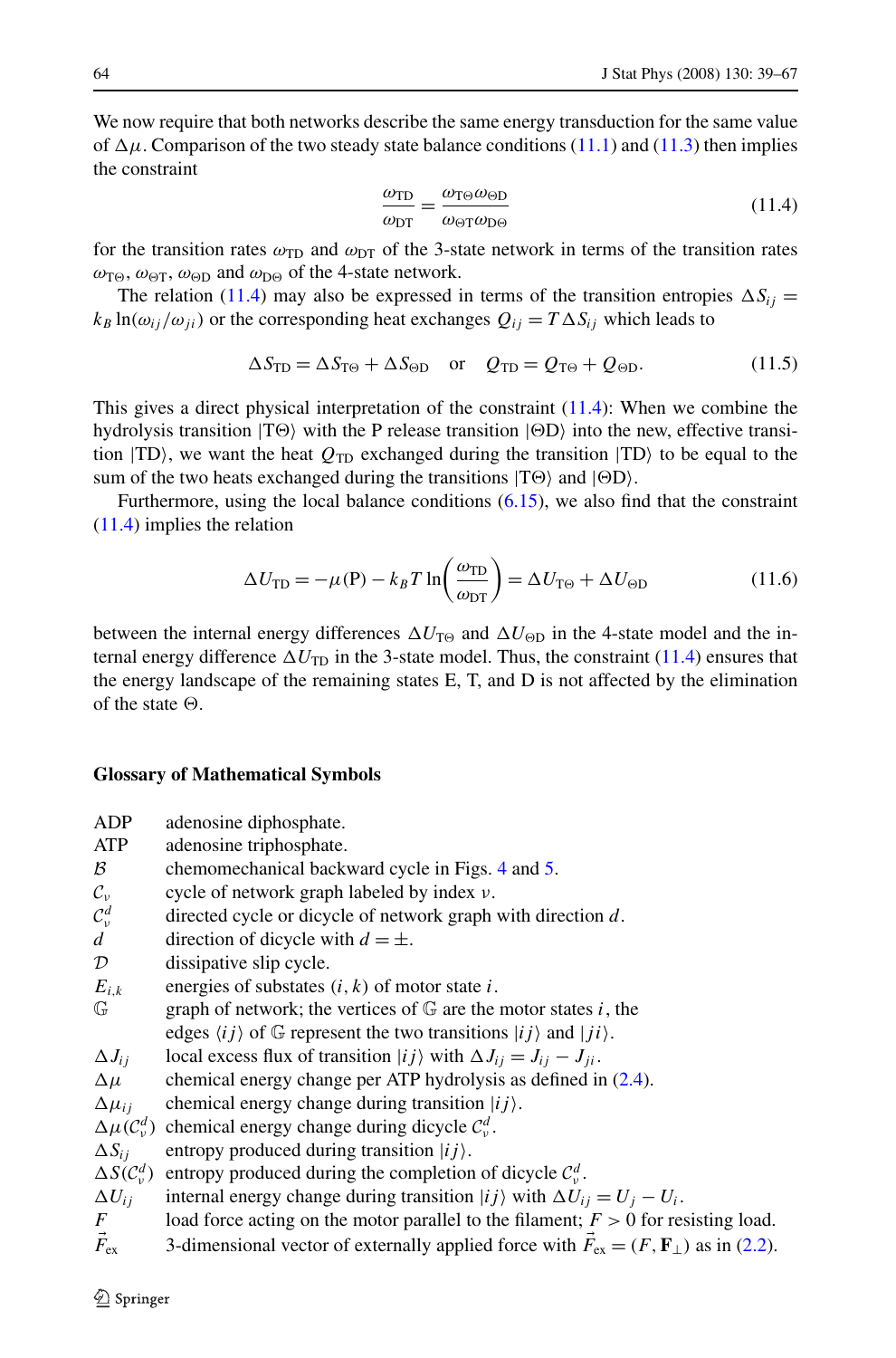| ${\bf F}_{\perp}$                                                 | 2-dimensional force acting on the motor perpendicular to the filament.                         |
|-------------------------------------------------------------------|------------------------------------------------------------------------------------------------|
| $\mathcal{F}$                                                     | chemomechanical forward cycle in Figs. 4 and 5.                                                |
| $H_i$                                                             | Helmholtz free energy of motor state $i$ .                                                     |
| $i$ and $j$                                                       | discrete motor states.                                                                         |
| $\ket{ij}$                                                        | transition or directed edge (di-edge) from motor state $i$ to state $j$ .                      |
| $\langle ij \rangle$                                              | edge between states $i$ and $j$ .                                                              |
| (i, k)                                                            | substates of motor state $i$ .                                                                 |
| $J_{ij}$                                                          | probability flux from motor state <i>i</i> to state <i>j</i> with $J_{ij} = P_i \omega_{ij}$ . |
| $\kappa_{ij}$                                                     | rate constant for transition from state $i$ to state $j$ .                                     |
| $k_B$                                                             | Boltzmann constant.                                                                            |
| K <sup>eq</sup>                                                   | equilibrium constant for ATP hydrolysis as defined in (2.6).                                   |
| $\ell$                                                            | mechanical displacement of motor.                                                              |
| $\ell_{ij}$                                                       | mechanical motor displacement during transition $ ij\rangle$ .                                 |
| $\ell(\mathcal{C}_v^d)$                                           | mechanical motor displacement during completion of dicycle $C_v^d$ .                           |
| M                                                                 | number of catalytic domains.                                                                   |
| $\mu$                                                             | chemical potential.                                                                            |
| $\mu(X)$                                                          | chemical potential for chemical species $X$ as given by $(2.5)$ .                              |
| $\mu_i$                                                           | chemical potential for motor state $i$ in chemical equilibrium.                                |
| ν                                                                 | label for all cycles in the network.                                                           |
| $\omega_{ij}$                                                     | transition rate for transition from motor state $i$ to state $j$ .                             |
| $\omega_{ij,0}$                                                   | transition rates for zero external force as defined in $(7.2)$ .                               |
| $\Omega_{ij}^{\text{st}}$                                         | frequency of transition $ ij\rangle$ in the steady state.                                      |
| $\Omega^{\rm st}(\mathcal{C}^d_{\nu})$                            | frequency of completion of dicycle $C_v^d$ in the steady state.                                |
| P                                                                 | inorganic phosphate.                                                                           |
| $P_i$                                                             | probability to find the motor in state $i$ .                                                   |
| $\begin{array}{c} P_i^{\text{st}} \\ P_i^{\text{eq}} \end{array}$ | probability for motor state $i$ if the system is in its steady state.                          |
|                                                                   | probability for motor state $i$ if the system is in its equilibrium state.                     |
| $\pi_{ij}$                                                        | transition probability for transition from state $i$ to state $j$ .                            |
| $\Phi_{ij}$                                                       | load-dependent factor of transition rate $\omega_{ij}$ as defined in (7.3).                    |
| $Q_{ij}$                                                          | heat released by the motor during transition $ ij\rangle$ .                                    |
| $Q(C_v^d)$                                                        | heat released by the motor during completion of dicycle $C_v^d$ .                              |
| $\sigma_{\rm fl}$                                                 | entropy flux of motor system as defined in $(6.4)$ .                                           |
| $\sigma_{pr}$                                                     | entropy production rate of motor system as defined in $(6.3)$ .                                |
| $\sigma_{\rm pr}^{\rm st}$                                        | entropy production rate in the steady state of the motor system.                               |
| t                                                                 | time.                                                                                          |
| T                                                                 | temperature.                                                                                   |
| $\mathcal T$                                                      | spanning tree of network graph.                                                                |
| $\mathcal{T}^c$                                                   | cotree of spanning tree $T$ .                                                                  |
| $\tau_i$                                                          | sojourn or dwell time in motor state $i$ .                                                     |
| $U_i$                                                             | internal energy of motor state $i$ .                                                           |
| $V_a$                                                             | load force potential for motor state $a$ .                                                     |
| $W_{\text{me}}$                                                   | mechanical work performed by the motor.                                                        |
| $W_{\text{me},ij}$                                                | mechanical work performed by the motor during transition $ ij\rangle$ .                        |
| Χ                                                                 | chemical species ATP, ADP or P.                                                                |
| [X]                                                               | activity or molar concentration of chemical species $X$ .                                      |
| $[X]^*$                                                           | activity scale for chemical species $X$ as given by $(2.3)$ .                                  |
| $\zeta_{ij}$                                                      | force-dependent factor of the transition rate $\omega_{ij}$ as defined in (7.4).               |
| $\Xi(\mathcal{C}_v^d)$                                            | dicycle ratio for dicycle $C_v^d$ as defined in (5.6).                                         |
| $\Xi_0(C_v^d)$                                                    | zero-force dicycle ratio for dicycle $C_v^d$ as defined in (7.6).                              |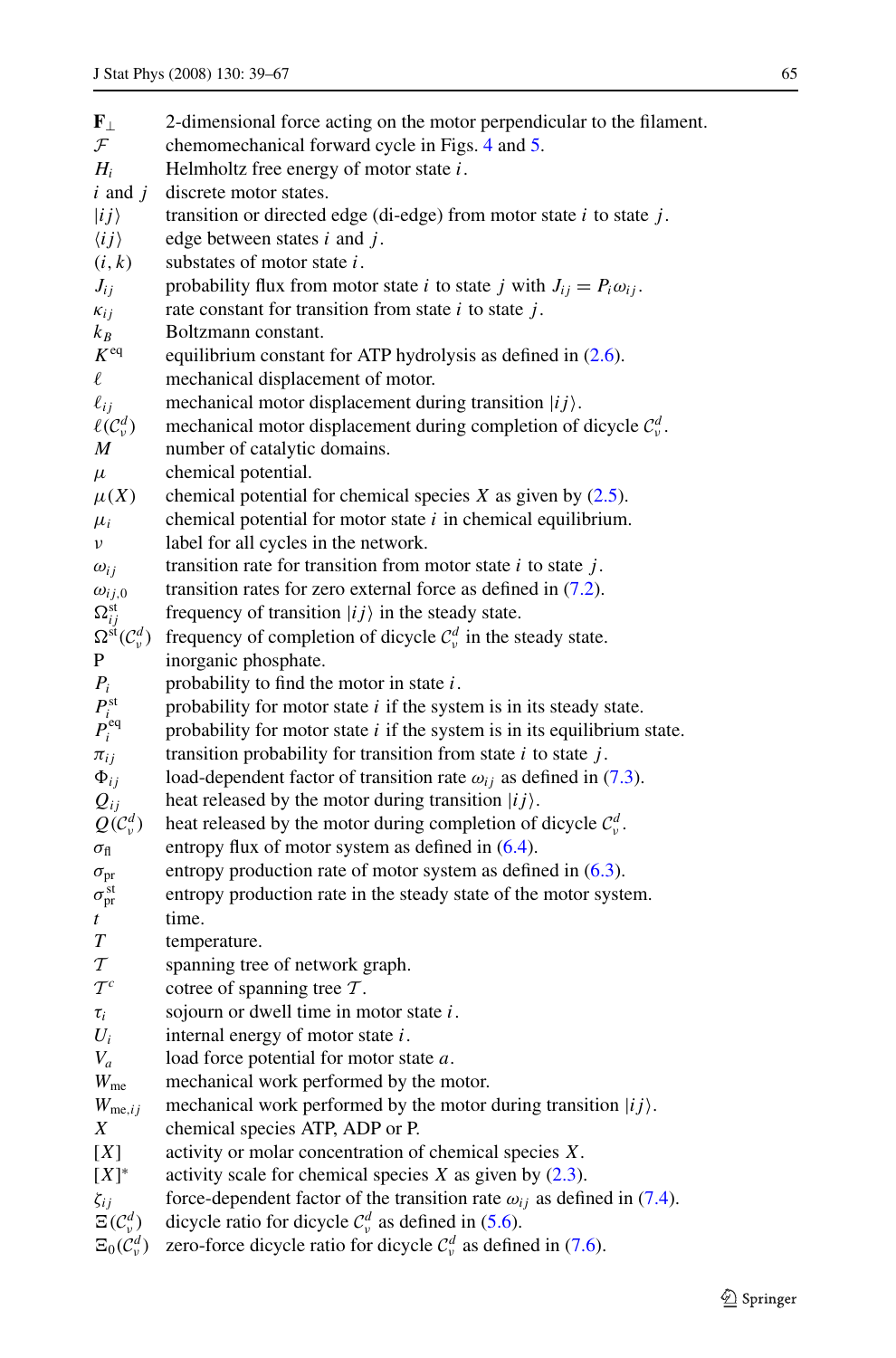- <span id="page-27-0"></span> $\mathbb{E}_F(C_v^d)$  load-dependent factor of dicycle ratio  $\mathbb{E}(C_v^d)$  as defined in [\(7.7\)](#page-15-0).
- $\mathbb{E}_{\perp}(\mathcal{C}_{\nu}^{d})$  **F**<sub>⊥</sub>-dependent factor of dicycle ratio  $\mathbb{E}(\mathcal{C}_{\nu}^{d})$  as defined in [\(7.8](#page-16-0)).
- *Z* grand-canonical partition function of motor states, see  $(8.10)$  $(8.10)$  $(8.10)$ .
- *Zi* canonical partition function of substates for motor state *i*, see [\(4.1](#page-9-0)).

# **References**

- 1. Howard, J.: Mechanics of Motor Proteins and the Cytoskeleton, 1 edn. Sinauer, New York (2001)
- 2. Schliwa, M., Woehlke, G.: Molecular motors. Nature **422**, 759–765 (2003)
- 3. Vale, R.D.: The molecular motor toolbox for intracellular transport. Cell **112**, 467–480 (2003)
- 4. Mallik, R., Gross, S.P.: Molecular motors: Strategies to get along. Curr. Biol. **14**, R971–R982 (2004)
- 5. Svoboda, K., Schmidt, C.F., Schnapp, B.J., Block, S.M.: Direct observation of kinesin stepping by optical trapping interferometry. Nature **365**, 721–727 (1993)
- 6. Yildiz, A., Tomishige, M., Vale, R.D., Selvin, P.R.: Kinesin walks hand-over-hand. Science **303**, 676–678 (2004)
- 7. Carter, N.J., Cross, R.A.: Mechanics of the kinesin step. Nature **435**, 308–312 (2005)
- 8. Schnitzer, M.J., Block, S.M.: Kinesin hydrolyses one ATP per 8-nm step. Nature **388**, 386–390 (1997)
- 9. Hackney, D.D.: The tethered motor domain of a kinesin-microtubule complex catalyzes reversible synthesis of bound ATP. Proc. Natl. Acad. Sci. **102**, 18338–18343 (2005)
- 10. Gilbert, S.P., Moyer, M.L., Johnson, K.A.: Alternating site mechanism of the kinesin ATPase. Biochemistry **37**, 792–799 (1998)
- 11. Romberg, L., Vale, R.D.: Chemomechanical cycle of kinesin differs from that of myosin. Nature **361**, 168–170 (1993)
- 12. Guydosh, N.R., Block, S.M.: Backsteps induced by nucleotide analogs suggest the front head of kinesin is gated by strain. Proc. Natl. Acad. Sci. **103**, 8054–8059 (2006)
- 13. Visscher, K., Schnitzer, M.J., Block, S.M.: Single kinesin molecules studied with a molecular force clamp. Nature **400**, 184–189 (1999)
- 14. Schnitzer, M.J., Visscher, K., Block, S.M.: Force production by single kinesin motors. Nature Cell Biol. **2**, 718–723 (2000)
- 15. Schief, W.R., Clark, R.H., Crevenna, A.H., Howard, J.: Inhibition of kinesin motility by ADP and phosphate supports a hand-over-hand mechanism. Proc. Natl. Acad. Sci. **101**, 1183–1188 (2004)
- 16. Liepelt, S., Lipowsky, R.: Steady-state balance conditions for molecular motor cycles and stochastic nonequilibrium processes. Europhys. Lett. **77**, 50002 (2007)
- 17. Liepelt, S., Lipowsky, R.: Kinesin's network of chemomechanical motor cycles. Phys. Rev. Lett. **98**, 258102 (2007)
- 18. Lipowsky, R., Chai, Y., Klumpp, S., Liepelt, S., Müller, M.J.I.: Molecular motor traffic: From biological nanomachines to macroscopic transport. Physica A **372**, 34–51 (2006)
- 19. Hill, T.L.: Free Energy Transduction and Biochemical Cycle Kinetics, 1 edn. Springer, New York (1989)
- 20. Peskin, C.S., Oster, G.: Coordinated hydrolysis explains the mechanical behavior of kinesin. Biophys. J. **68**, 202S (1995)
- 21. Jülicher, F., Ajdari, A., Prost, J.: Modeling molecular motors. Rev. Mod. Phys. **69**, 1269–1281 (1997)
- 22. Parmeggiani, A., Jülicher, F., Ajdari, A., Prost, J.: Energy transduction of isothermal ratchets: Generic aspects and specific examples close to and far from equilibrium. Phys. Rev. E **60**, 2127–2140 (1999)
- 23. Fisher, M.E., Kolomeisky, A.: The force exerted by a molecular motor. Proc. Natl. Acad. Sci. **96**, 6597– 6602 (1999)
- 24. Lipowsky, R., Harms, T.: Molecular motors and nonuniform ratchets. Eur. Biophys. J. **29**, 542–548 (2000)
- 25. Lipowsky, R.: Universal aspects of the chemo-mechanical coupling for molecular motors. Phys. Rev. Lett. **85**, 4401–4404 (2000)
- 26. Fisher, M.E., Kolomeisky, A.: Simple mechanochemistry describes the dynamics of kinesin molecules. Proc. Natl. Acad. Sci. **98**, 7748–7753 (2001)
- 27. Qian, H.: Nonequilibrium steady state circulation and heat dissipation functional. Phys. Rev. E **64**, 022101 (2001)
- 28. Lipowsky, R., Jaster, N.: Molecular motor cycles: From ratchets to networks. J. Stat. Phys. **110**, 1141– 1167 (2003)
- 29. Lipowsky, R., Klumpp, S.: Life is motion—multiscale motility of molecular motors. Physica A **352**, 53–112 (2005)
- 30. Fisher, M.E., Kim, Y.C.: Kinesin crouches to sprint but resists pushing. Proc. Natl. Acad. Sci. **102**, 16209–16214 (2005)